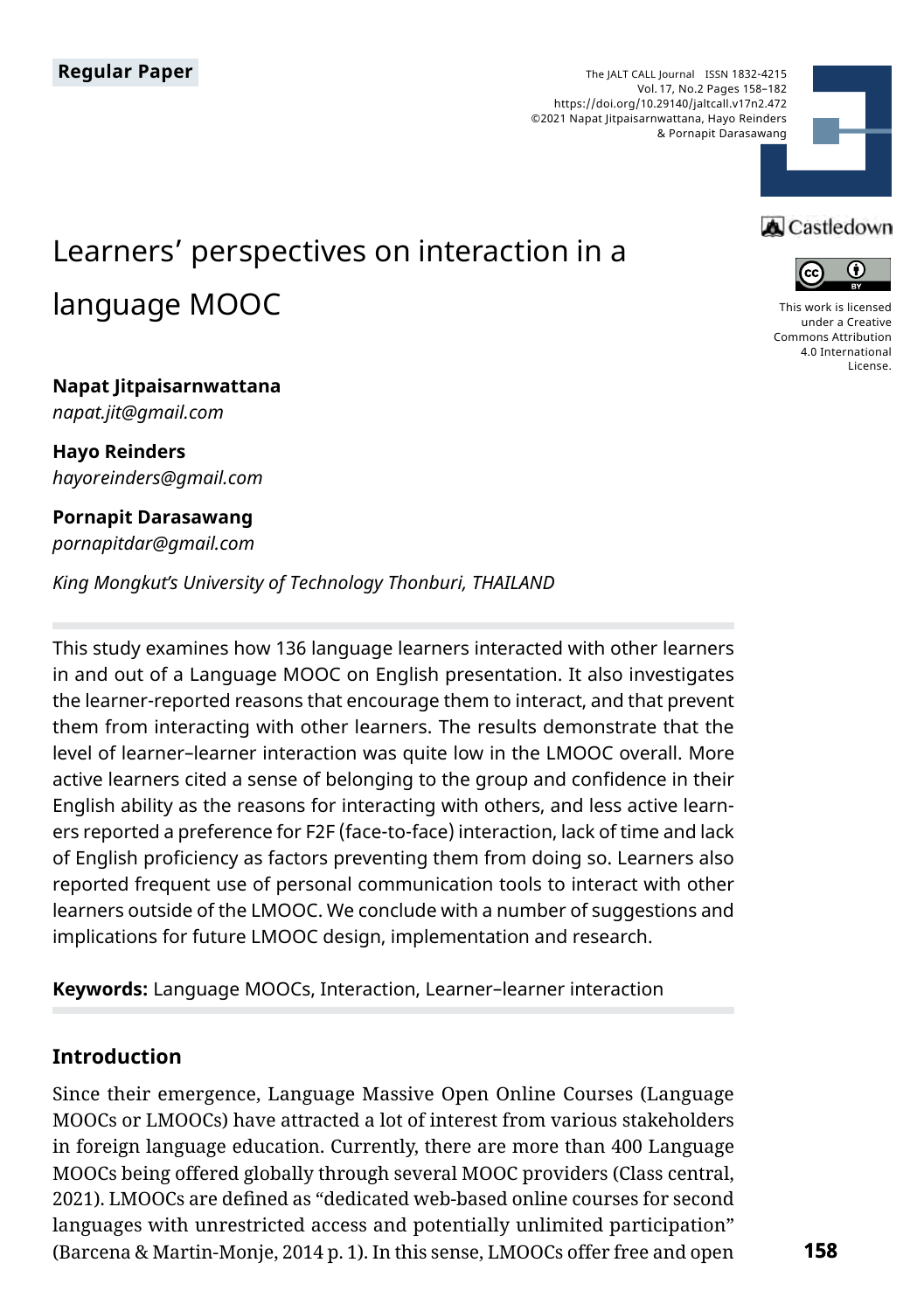access to language learning opportunities for language learners regardless of their geographical location and educational level. Pedagogically, LMOOCs can be classified into two main types xMOOC and cMOOC. While the former involves the provision of short videos, followed by closed tasks and comprehension quizzes, the latter is more learner-centred and offers more opportunities for interaction and greater flexibility. There are several pedagogical and practical benefits that this education model entails. These include opportunities for personalised learning experiences, increased exposure to the target language, additional learning options to complement a F2F course and access to a large community of language learners who share similar learning goals. However, despite these potential benefits, in practice these opportunities have not yet been realised by the learners. This applies especially to the opportunities for social interaction. This resulted in a low level of interaction between learners in several LMOOCs (Martin-Monje et al., 2018; Rubio, 2015).

Interaction has been recognised as a fundamental component of online learning (Moore, 1989; Swan, 2001). Several meta-analyses report that interaction and collaboration can lead to more effective learning in distance education and that interaction correlates positively with learning outcomes (Bernard, et al. 2009). Interaction between learners is not only the cornerstone for the creation of a learning community in LMOOCs (Bernard, et al. 2009), but it can also give learners motivation to learn through collaboration (Rourke, Anderson, Garrison & Archer, 2007; Sharma, 2010). Moore (1989) identified three components of critical interaction in educational contexts: learner–content interaction (L-C), learner–instructor interaction (L-I) and learner–learner interaction (L-L). In LMOOC contexts, a fairly high level of L-C and L-I interaction has been observed, but with much lower levels of L-L interaction (Martin-Monje et al., 2013; Rubio, 2015; Martin-Monje et al., 2018). Reasons why language learners choose to interact or not to interact with other language learners in LMOOC environments remain unclear. The current study aims to fill this research gap by examining factors that encourage learners to interact and those that prevent them from doing so in the context of the LMOOC designed for this study. It also investigates how learners interacted with other learners in and outside of the LMOOC. Informed by data from questionnaire responses and interview scripts, this study is guided by four research questions:

- 1. How did language learners interact with other language learners in terms of frequency and channels of communication both in and outside the LMOOC?
- 2. What encouraged language learners to interact with other language learners?
- 3. What prevented them from interacting with other language learners?
- 4. In what ways did language learners perceive the benefits of having interaction with other language learners in a Language MOOC?

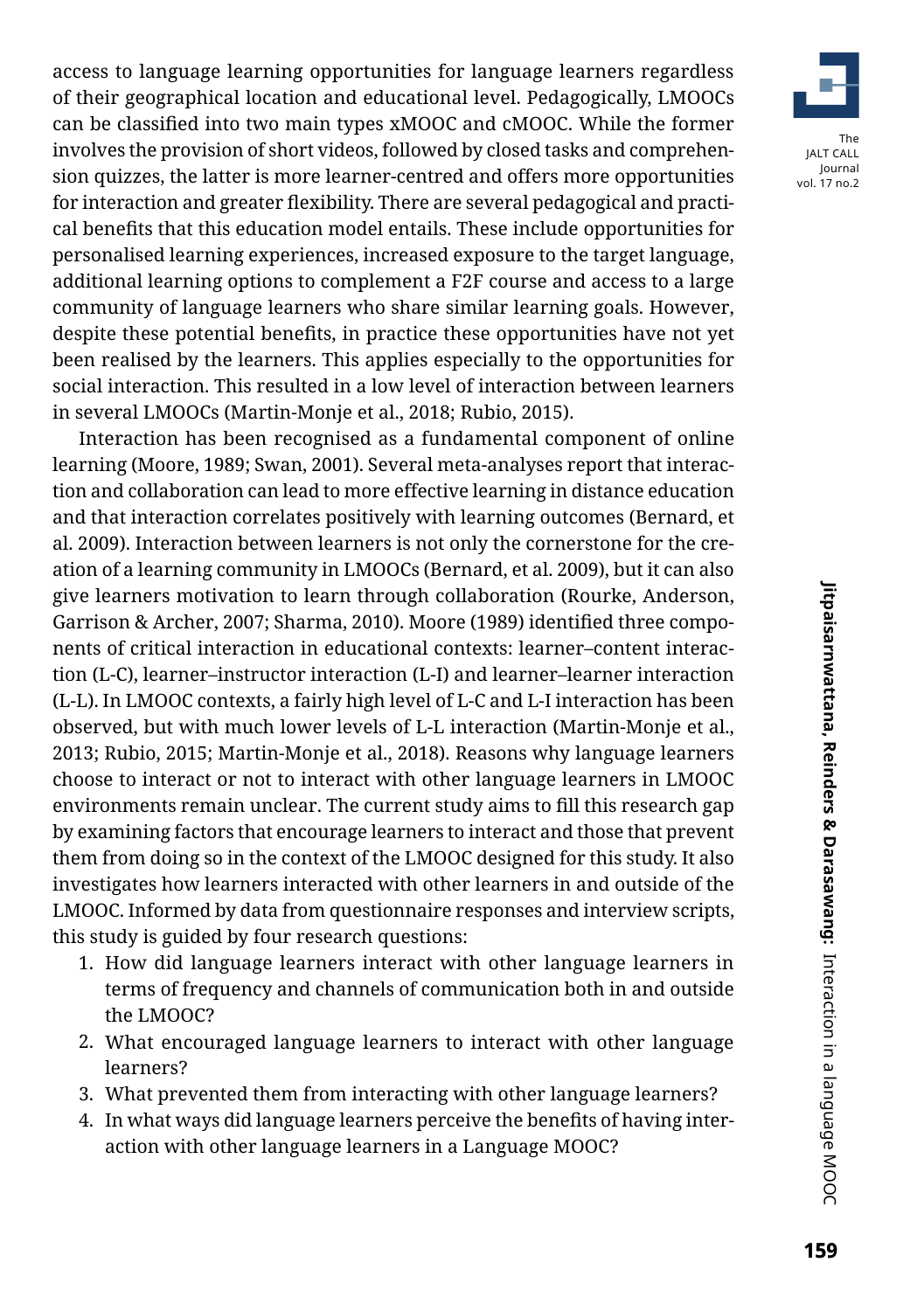### **Literature** r**eview**

### *Interaction in online learning*

Although it is generally agreed that interaction is beneficial for learning (Wu et al., 2011; Yang, 2011), it is a complex phenomenon involving several key elements including types, modes and purposes of interaction. Learner–content interaction refers to the process in which learners interact with learning materials or engage in task-oriented activities. According to Moore (1989), learner–content interaction is a one-way transmission of information from the learning content to the learners. In the online learning context, L-C interaction encompasses various pedagogical tools and assignments such as informational texts, audio and video clips, study guides, simulations, individual and group projects as well as completing assignments (Bernard et al., 2009). Studies on L-C interaction using CALL materials were extensive and yielded generally positive effects on various aspects of learning including creativity in writing (Ducate & Lomicka, 2008), ability to understand oral messages (Lee, 2007) reading skills, (Marzban, 2011), and pronunciation (Tanner & Landon, 2009).

Learner–instructor interaction refers to the interaction between learners and instructors. L-I interaction can take several forms including formal evaluation, informal support, discussion in forums as well as conversations in and out of the online environment (Moore, 1989; Swan, 2002). It can also be synchronous through the use of video conferencing or real-time instant messaging or asynchronous through emails and discussion forums (Bernard et al., 2009). Studies on L-I interaction in online learning in general demonstrated that L-I interaction was a key factor contributing to learners' satisfaction, completion rates of online language courses and positive learning environments (Jung et al., 2002; Kou et al, 2013). In online language learning, Yang (2011) suggests that L-I interaction is an essential aspect of success in language learning through computer-mediated communication (CMC). Although it remains unclear whether L-I interaction can enhance language competence, studies have shown that effective L-I interaction is a key element in facilitation L-C and L-L interaction in CMC-based learning environments (Ernst et al., 2013).

Learner–Learner interaction can be between individual learners or among learners working in groups. Current learning theories emphasise the importance of learners' interaction with other learners as a knowledge construction process. The sociocultural theory (Lantoff, 2006; Vygotsky, 1978) believes that learning occurs between people and that L-L interaction is beneficial for language learning and motivation support (Lin et al., 2017). Previous studies on L-L interaction in online education yielded rather mixed results. While Anderson (2003) and Bernard et al. (2009) found that L-L interaction may help to increase achievement, other studies found no or very small effect of L-L interaction on learners' satisfaction (Jung et al., 2002; Kou et al., 2014). Regarding L-L interaction in online language learning, empirical studies suggest that L-L interaction was beneficial for language learning especially in terms of learning new vocabulary and increasing learners' confidence (Harrison & Thomas, 2009; Toetenel,

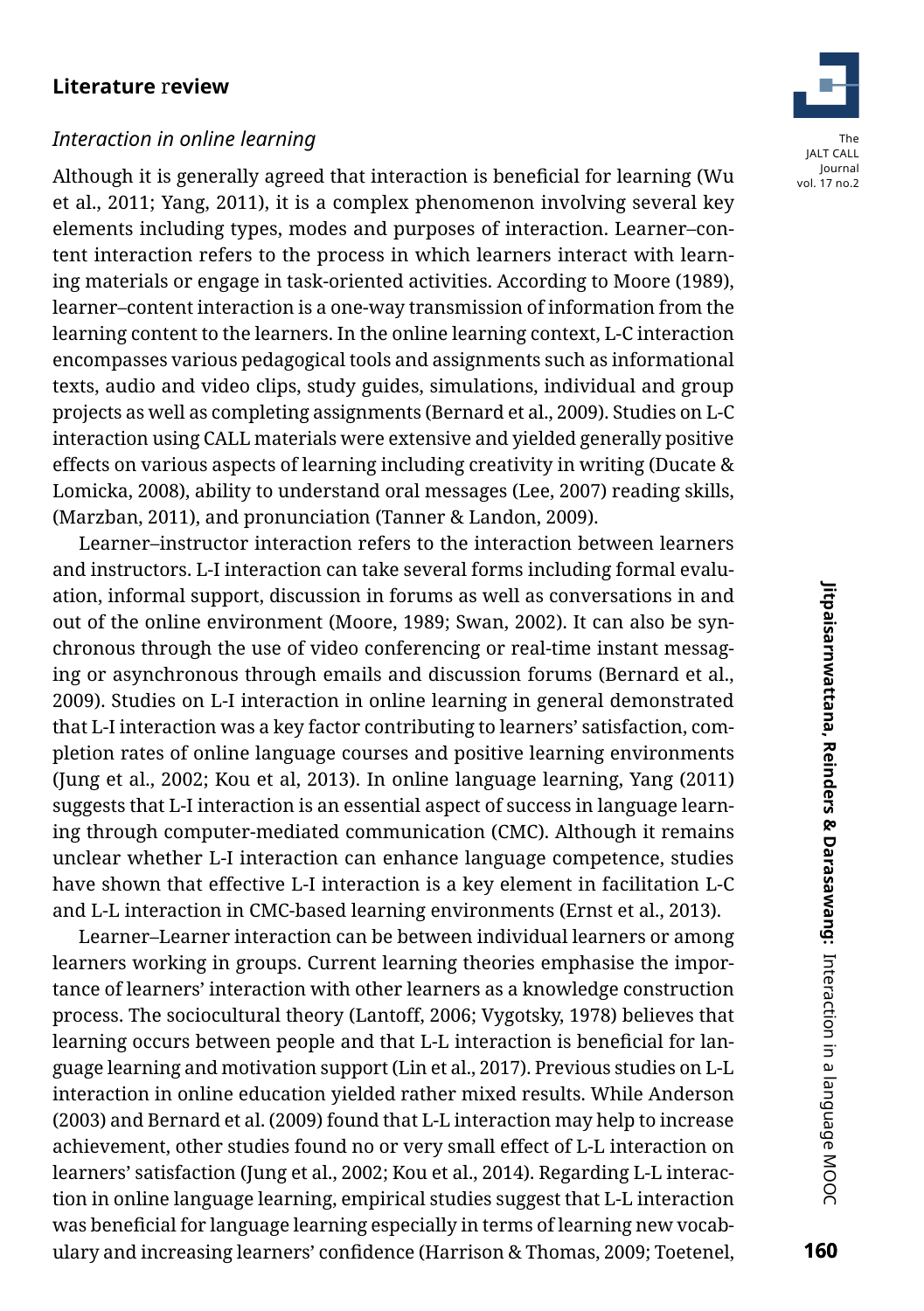2013). In addition, L-L interaction through text-based chat was also found to have greater learning effects on oral proficiency when compared with regular F2F interaction (Blake, 2009). Interaction through text-based online could also enhance learners' willingness to communicate (Freiermuth & Jarrell, 2006). Learners' interaction with peers appears to be most effective in writing skills. Several studies on collaborative writing through Web 2.0 technology (blogs, wikis and social media) reported improvement in the writing quality of the learners both in terms of content and structure (Elola & Oskoz, 2010; Hourigan & Murray, 2010). Moreover, L-L interaction through telecollaborative learning was found to be beneficial not only for language learning, but also for intercultural exchanges (Freiermuth & Huang, 2021).

These types of interaction provide a useful framework in understanding interaction that takes place in Language MOOCs. Although Moore (1989) suggested that each type of interaction should be maximised, we argue that in LMOOC contexts where L-C interaction is almost a necessity and its 'massive' element makes L-I very challenging, L-L interaction has become a crucial element of language learning in MOOC environments. The next section discusses interaction within the context of LMOOC and provides a review of important literature on LMOOCs and interaction.

### *Interaction in language MOOCs*

Interaction is considered an important component in the success of LMOOCs (Jitpaisarnwattana et al., 2019). This is because it is essential in the creation of a learning community in LMOOCs. Plus, it can give learners motivation to learn through collaboration (Rourke, Anderson, Garrison & Archer, 2001). Several studies have examined interaction in LMOOC contexts. Martin-Monje et al (2013) investigated learner–learner interaction in an LMOOC called Professional English. The course attracted over 19,000 participants and 1,120 of them went on to complete the course. These participants were EFL learners with CEFR (Common European Framework of Reference) A12 to B1 levels. Despite having a large number of participants, the results illustrated that interaction between learners was very low, both in the learning activities and the discussion forum. Rubio (2015) carried out a study comparing levels of interaction (L-C, L-I and L-L) in an LMOOC on Spanish Pronunciation and Phonetics with two other modes of delivery: blended and online. It was found that despite relatively high levels of learner–content and learner–instructor interaction in the LMOOC, the level of learner–learner interaction remained very low. One further interesting finding also emerged from this study; the level of interaction in the LMOOC correlated positively with students' success in the course as measured by their completion rate.

Recently, Martin-Monje, Castillo and Rodriguez (2018) utilised learning analytical procedures to investigate an LMOOC called How to Succeed in an English B1*.* There were 4,485 participants in the study. These participants were EFL learners with a CEFR (Common European Framework of Reference) B1 level. The findings demonstrated that the level of learner–content interaction

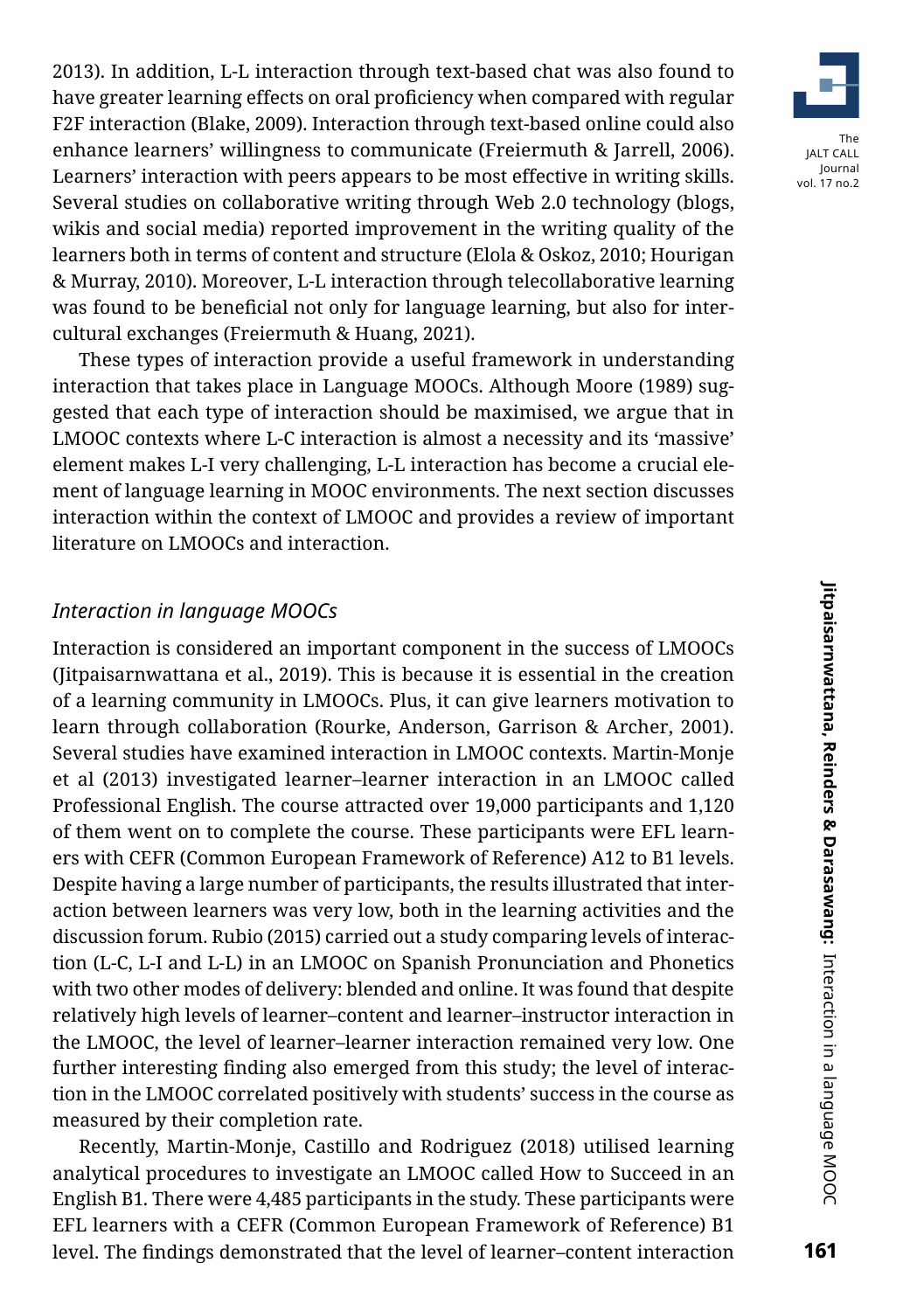was generally high with videos being interacted with the most, followed by articles and books. Although the level of learner–learner interaction was not directly recorded, it was reported that participation in discussion forums and providing peer feedback were not factors associated with students' successes. The analysis also classified the majority of the participants (nearly 50%) as *"*viewers*",* meaning they only watched videos, but did not submit assignments nor contribute to the discussion forums. These studies were, however, mainly quantitative and factors that may influence the LMOOC participants' choices of interacting or not interacting with other participants remain unclear. We argue that such choices need to be investigated from learners' perspectives. This current study, therefore, aims to fill this gap in the body of literature on interaction and LMOOCs.

### **Method**

### *The LMOOC*

The data in this study were collected from an LMOOC at King Mongkut's University of Technology Thonburi, Thailand called Presentation @work. The LMOOC deals primarily with English presentation skills in professional and educational contexts. The LMOOC was designed and offered through Moodle with additional plug-ins and a personalised recommendation system. The personalised recommendation system uses learners' profiles and their perceived abilities (as measured through the self-evaluation questionnaires) to generate a personalised learning pathway (PLP) for each individual learner. The PLP suggests the sequence of learning exercises learners should follow in order to develop their English presentation skills. The LMOOC also allows learners to choose whether they want to work on their presentations either individually or in small groups. Peer feedback and peer assessment were also incorporated as a part of the course. In terms of language use, only English was allowed in the LMOOC. Although this LMOOC is largely self-paced, it was designed as a fiveweek course and this was made clear to the learners at registration.

### *Participants*

There were a total of 270 learners who started the course and completed the initial self-evaluation questionnaires. Interaction questionnaires were sent to 270 learners after the course finished and 136 responses were received. Of these 136 learners, more than half were working professionals from various occupations including nurses, architects, engineers, medical scientists, teachers, and researchers (54%), while 46% were still in formal education at either undergraduate (21%) or graduate level (25%). As for gender, 62% of the learners who responded to the questionnaire were females, while 32% were males. Six per cent of the learners chose not to associate themselves with any gender. Learners were broadly classified into two groups: those who posted more than the average number of messages ( $n = 25$ ) and those who posted fewer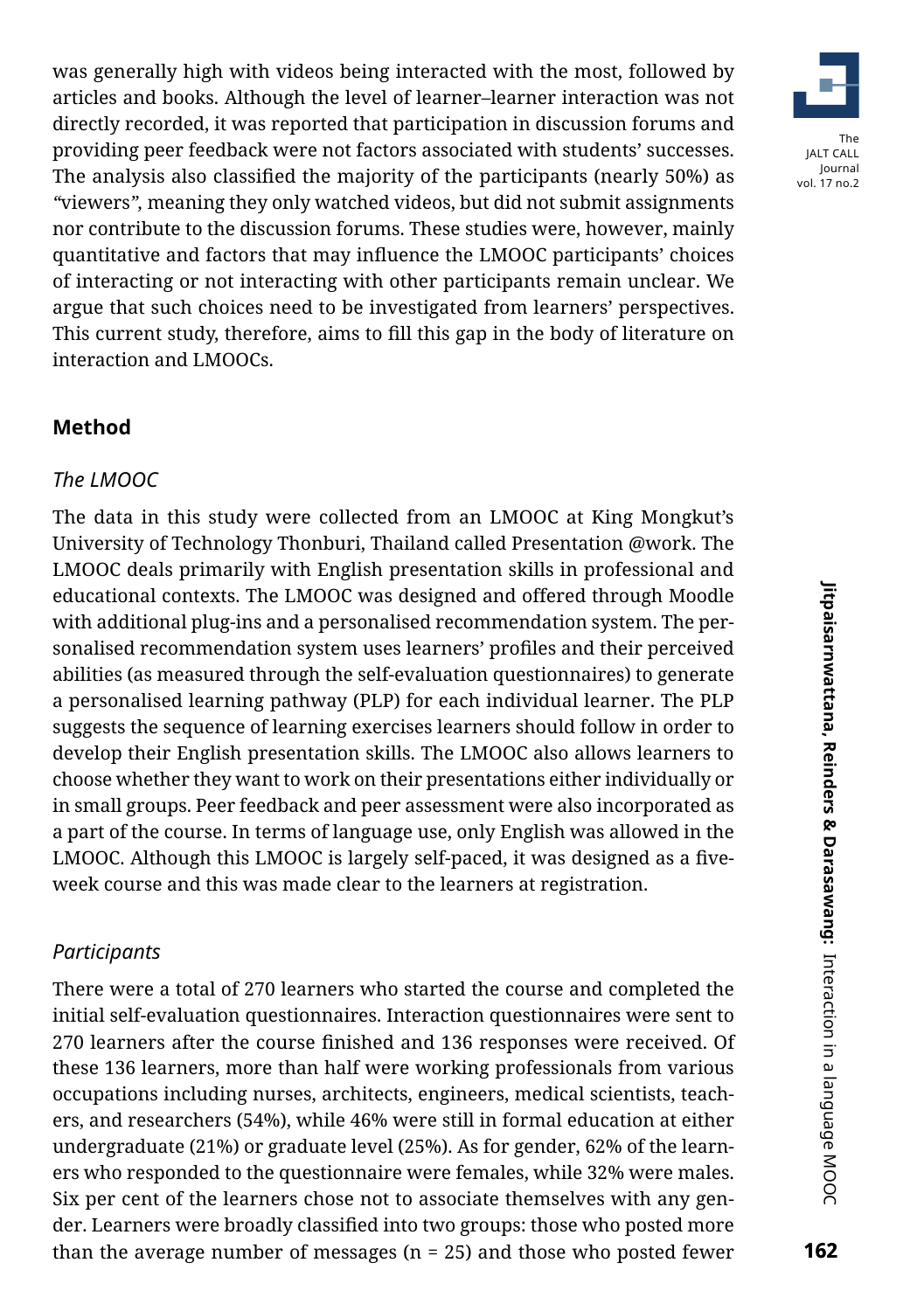than the average number of messages (n = 111). However, as some learners in the former group only posted a very small number of messages, we therefore believed that it is more feasible to focus only on "super users'', (who actively generated content and contributed significantly in a particular online platform) (Jarreau & Porter, 2017). In this study, we operationalised super users as learners who actively interacted with other learners in the LMOOC. We used the mode number of messages  $(n = 8)$  within the posted-more-than-average group as the benchmark for classification, resulting in 16 super users. We will only focus on these super users when investigating the reasons encouraging learners to interact with other learners. In addition, twenty-two learners voluntarily agreed to do a semi-structured interview with one of the authors. These learners were invited based on their learning behaviours logged through learning analytics and their responses to the questionnaires. Of 22 interviewees, 9 of them came from the group that posted more than the average number, while 13 came from the group that posted fewer than the average number. Of the 9 interviewees from the first group, 7 of them were the super users.

### *Data collection and analysis*

The learners' data on interaction were logged through the learning analytics system of the course. The system records all the messages learners post in the discussion forums as well as the comments made to learners' presentation videos. We administered an interaction questionnaire consisting of three main parts. The first part asked learners about their purposes for interacting with others in the LMOOC. The second part sought to understand the reasons that encourage learners to interact or prevent them from interacting with other learners. The open-ended questions in the third part asked learners whether interaction with others helps them learn, as well as how they interact with other learners outside of the LMOOC. The items in the first two parts of the questionnaire were adapted from the interaction questionnaire designed by Pham et al. (2014) to investigate interaction in an online language course. The open-ended questions were designed specifically for this study to reflect learners' perception of the usefulness of learner–learner interaction for their language learning. Two versions of the questionnaires were devised for two groups of learners: those who posted more than the average number of messages and those who posted fewer than the average number of messages. Both questionnaires were similar in all aspects except for part 2 (interaction-related factors). While the questionnaire for those who posted more than the average number of messages asked them about factors encouraging them to interact in the LMOOC (see Appendix A), the questionnaire for those who posted fewer than the average number of messages asked them about factors preventing them from interacting in the LMOOC (see Appendix B).

To confirm the content validity, the questionnaire was checked by three specialists in online language learning for item objective congruence (IOC). The analysis yielded a value of .898, suggesting acceptable validity. The questionnaire was sent to all registered learners after the course ended (the course ran

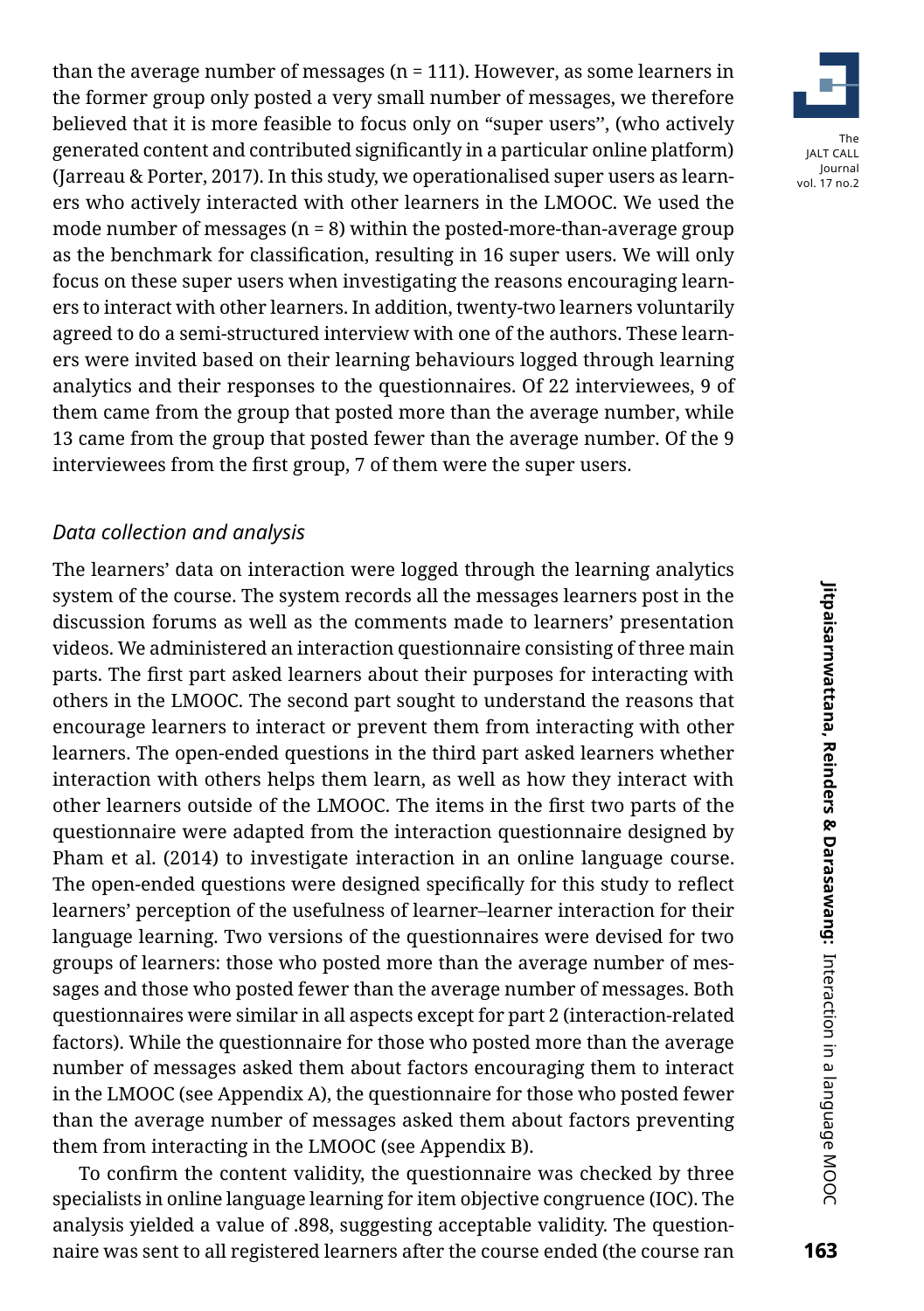for five weeks) and 136 responses were received. Responses to the questionnaire items were analysed using SPSS and descriptive statistics were calculated. Data from the open-ended questions were coded deductively into reasons encouraging learners to interact with other learners and reasons preventing learners from interacting with other learners. The scripts that did not fit with the two above-mentioned categories were coded inductively and classified as emerging themes. The interview data were taken from a larger set of interview scripts asking learners about personalisation, interaction and success in the LMOOC. The interviews were mostly done over Skype and Zoom, with two learners asking to be interviewed in person. The interviews were conducted in Thai and the scripts were translated into English by one of the authors. The translated scripts were presented to an English lecturer at a university in Thailand for back translation. The interview transcripts were coded deductively according to the two aforementioned categories and scripts that did not fit with the two categories were coded inductively into themes. This thematic content analysis followed procedures for qualitative analysis proposed by Saldaňa (2013). The analysis of both the interview scripts and the scripts from the open-ended questions were performed through Nvivo 12. To ensure the reliability of the coding process, the responses were coded by the first author and 50% of the responses were sent to an English lecturer at a university in Thailand for dual-coding. Cohen's Kappa analysis was performed using SPSS. The analysis yielded a value of *.956,* indicating acceptable inter-rater reliability. The interview scripts were also presented to all the interviewees, respectively, to ensure the accuracy of their answers.

### **Results**

This section presents the analysis of the data on interaction in this LMOOC. The analysis is presented in four main parts: 1) The frequency and patterns of interaction in and out of the LMOOC, 2) The reasons encouraging super users to interact with other learners in the LMOOC, 3) The reasons preventing learners from interacting with other learners in the LMOOC and 4) The benefits of interacting with other learners on learners' language learning.

**Frequency of interaction in the LMOOC.** Learners were provided with a range of interaction opportunities in the LMOOC, including commenting on other learners' videos, participating in discussion forums and posting in a Facebook group. There were a total of 677 posts from the 270 learners over the five-week period, or an average of 2.51 posts per learner. The median number of posts was two and the mode was one. This means that the majority of the learners posted only once. When classified based on the communication channels, it was clear that commenting on the videos of other learners was the most common, accounting for 93% of all the messages ( $n = 630$ ). Only a small number of messages were posted in the discussion forum and Facebook group at  $1.8\%$  (n = 12) and 5.2% (n = 35) respectively. In addition to the number of posts, it was also important to identify how these messages were distributed across the course.

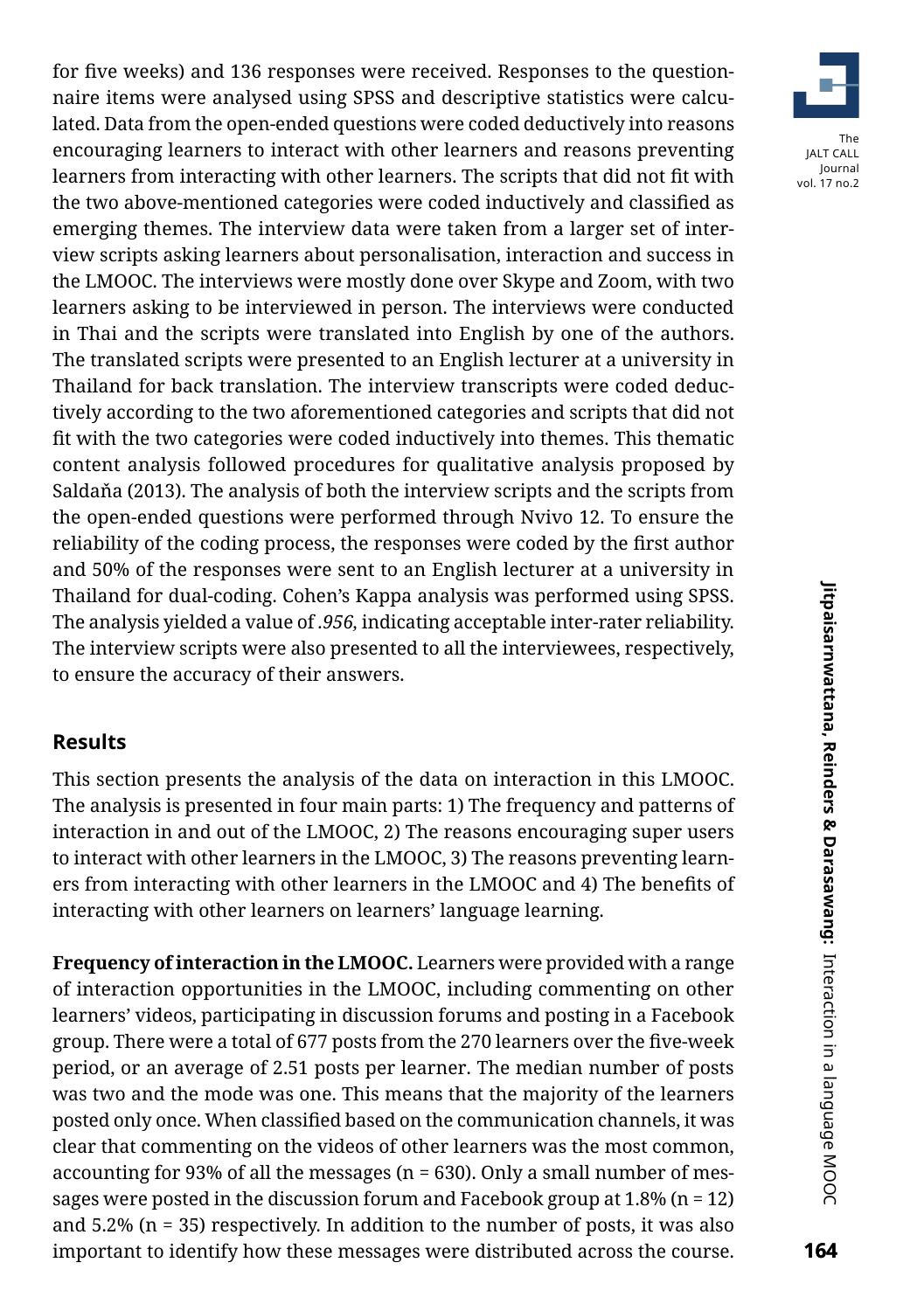Figure 1 depicts the number of messages in the three communication channels as well as how they are spread across the five-week period.





The JALT CALL Journal vol. 17 no.2



**Figure 1.** Frequency of posts in three interaction channels

It can be seen from the data that the majority of the learners' comments were posted in Week 1 and Week 3 of the course, while the number of posts in the Facebook group and the discussion forum were low throughout. When looking specifically at the types of learning activities that the learners interacted with, it was clear that over a third of the messages were posted in a learning activity where learners were encouraged to give feedback on their peers' videos in week 1 of the course ( $n = 245$ ) followed by the activities focusing on the main part (body of the presentation) and slide presentation ( $n = 80$  and 73) respectively. It was interesting to note here that despite having a similar format of learning activity in Week 5 (posting videos and giving feedback), the number of messages in that learning activity was rather low (n = 38). Table 1 illustrates the number of messages in different parts of the course.

**Table 1.** The number of messages in different learning activities.

| <b>Parts of the LMOOC</b>              | <b>Number of messages</b> | Percentage |
|----------------------------------------|---------------------------|------------|
| Uploading your presentation (Week 1-2) | $745*$                    | 36.26%     |
| Introduction (Week 3-4)                | 65                        | 9.66%      |
| PEEP Model (Body) (Week 3-4)           | $80*$                     | 11.89%     |
| Conclusion (Week 3-4)                  | 65                        | 9.66%      |
| Slide presentation (Week 3-4)          | $73*$                     | 10.85%     |
| Promoting your products (Week 3-4)     | 32                        | 4.75%      |
| Pitching your ideas (Week 3-4)         | 33                        | 4.90%      |
| Rehearsal (Week 5)                     | 38                        | 5.65%      |
| Learning forum                         | 9                         | 1.33%      |
| Facebook group                         | 34                        | 5.05%      |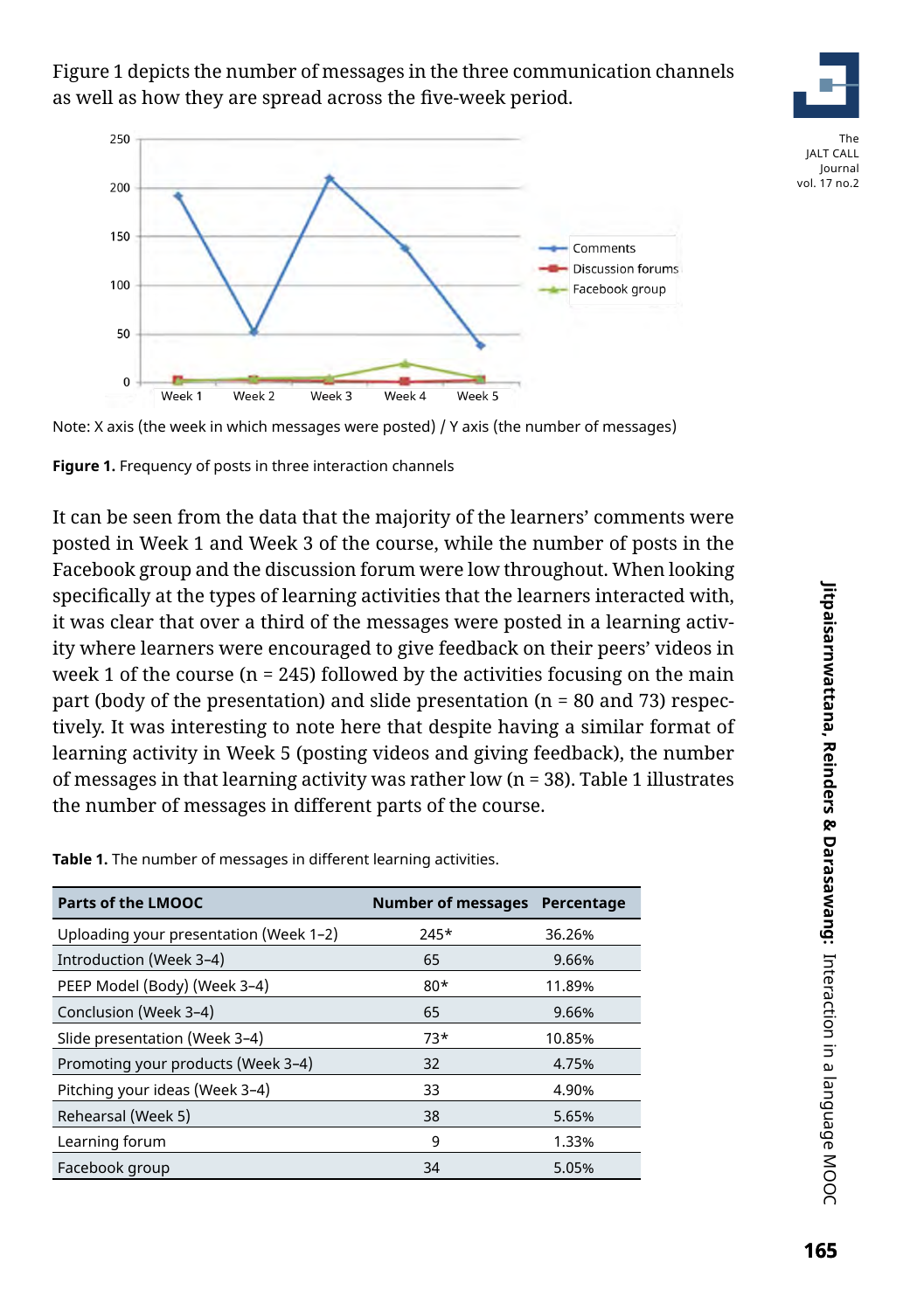**Frequency and channels of communication learners used outside of the LMOOC.** Learners were asked in the questionnaire to identify the communication channels they used to interact with other learners outside of the LMOOC as well as how often they used these. The multiple response analysis illustrated that instant messaging tools such as LINE and WhatsApp were the most common communication channels, as reported by 65 learners (47.8%). This was followed by F2F meetings and Facebook with 32 (23.5%) and 15 (11%) learners using these channels respectively. However, about a fifth of learners  $(n = 30)$ did not communicate with other learners outside the course at all. The result of the analysis is presented in Table 2 below:

**Table 2.** The communication channels used by learners

| <b>Communication channels</b>                             | Number of<br>responses<br>$(n = 136)$ | <b>Percent of</b><br>cases<br>$(n = 136)$ |
|-----------------------------------------------------------|---------------------------------------|-------------------------------------------|
| Facebook                                                  | 15                                    | 11%                                       |
| Instant messaging applications (Line/WhatsApp and others) | 65                                    | 47.8%                                     |
| Face-to-face                                              | 32                                    | 23.5%                                     |
| Phone call                                                | $\Omega$                              | 0%                                        |
| Skype                                                     | 5                                     | 3.7%                                      |
| Google Drive/Dropbox                                      | 8                                     | 5.9%                                      |
| Email                                                     | 6                                     | 4.4%                                      |
| Did not communicate with others                           | 30                                    | 22.1%                                     |

In terms of frequency, almost half ( $n = 29$ ) of the learners who used instant messaging applications used them every day or every other day (45.61%), while almost 25% of them reported using them once a week. Nearly half of the learners (n = 14) had F2F meetings with their peers in the course every other day, while the rest of the learners met once a week or once in two weeks. The majority of learners who used Facebook reported using it once a week or once every two weeks ( $n = 10$ ), while only a third of them used it every other day. Learners who used Skype, Google Drive and email used these tools at similar frequency, either once a week or once in two weeks. The data are depicted in Table 3 below.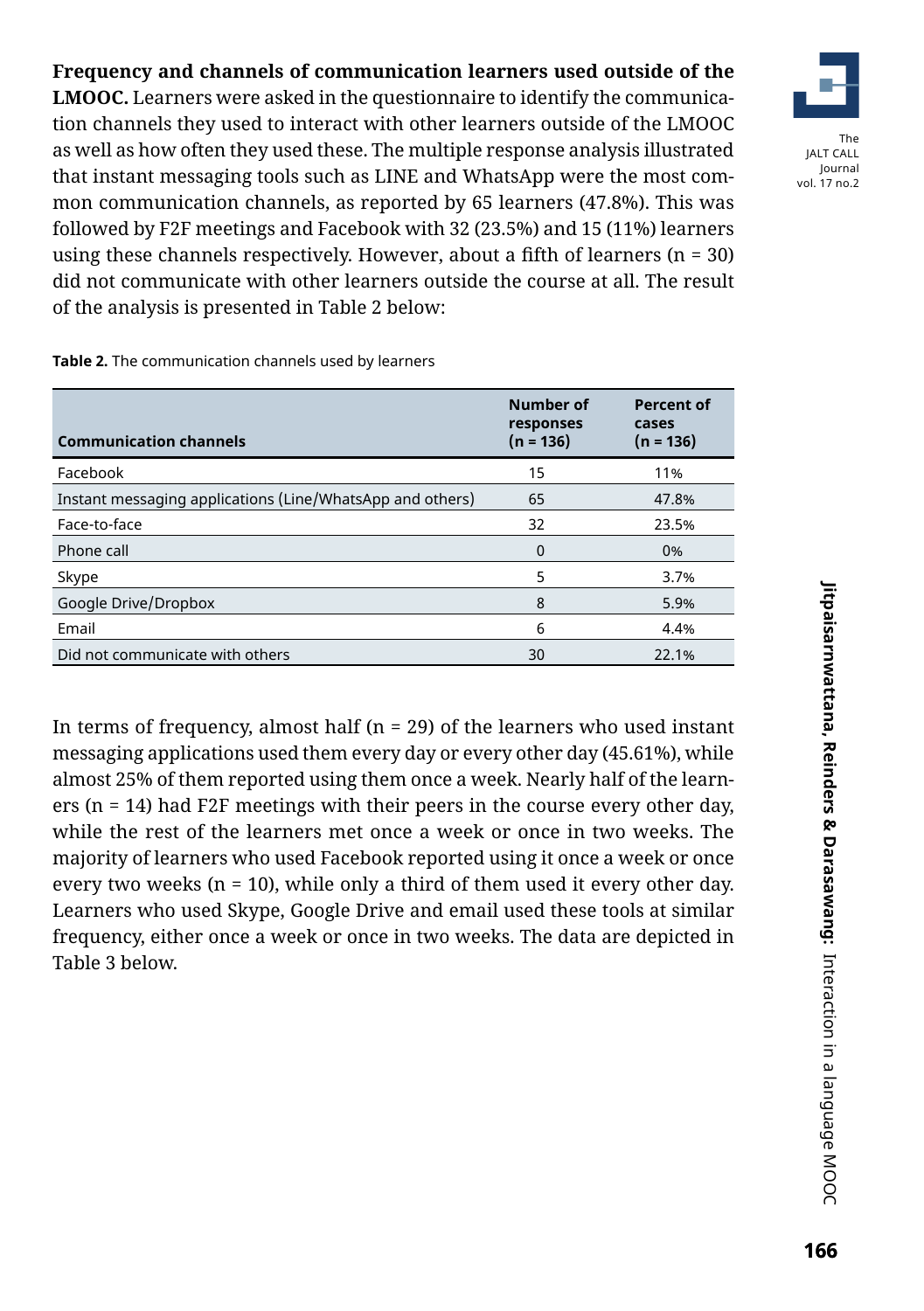#### **Table 3.** Frequency of communication channels usage

|                                                                                       | <b>Frequency</b> |                           |                           |                      |              |
|---------------------------------------------------------------------------------------|------------------|---------------------------|---------------------------|----------------------|--------------|
| <b>Communication channels</b>                                                         | Every day        | <b>Every</b><br>other day | Once a<br>week            | Once in<br>two weeks | <b>Never</b> |
| Facebook (15 responses)                                                               |                  | 5<br>(33.3%)              | $\overline{7}$<br>(46.7%) | 3<br>(20%)           |              |
| <b>Instant Messaging Applications</b><br>(Line/WhatsApp and others) (65<br>responses) | 12<br>(18.46%)   | 17<br>(26.15%)            | 25<br>(38.46%)            | 11<br>(16.92%)       |              |
| Face-to-Face (32 responses)                                                           |                  | 14<br>(43.8%)             | 10<br>(31.2%)             | 8<br>(25%)           |              |
| Phone Call $(-)$                                                                      |                  |                           |                           |                      |              |
| Skype (5 responses)                                                                   |                  |                           | $\mathfrak{D}$<br>(40%)   | 3<br>(60%)           |              |
| Google Drive/Dropbox<br>(8 responses)                                                 |                  |                           | 3<br>(37.5%)              | 5<br>(62.5%)         |              |
| Email (6 responses)                                                                   |                  |                           | 3<br>(50%)                | 3<br>(50%)           |              |

The analysis of the interview data also confirmed that the learners in this LMOOC used personal communication channels, especially the LINE application and Facebook to communicate with other learners. In addition, there were several learners who studied in this LMOOC with people from the same company/university. In the interviews, they mentioned that they communicated with their peers through F2F meetings. For example, Learner 15 who registered in the course with people from the same workplace stated:

Yes, I did talk to them both F2F and online through different social media. There were a few people in my company who registered for the course, so I talked to them about this. (Learner 15)

As can be seen from the data above, learners in this LMOOC made extensive use of instant messaging applications, especially LINE, in interacting with other learners in this LMOOC. It is important to note that F2F interaction also took place among learners who work in the same physical proximity.

### **What encourages learners to interact with other learners in the LMOOC?**

Sixteen super users who posted significantly more than the average number of messages in this LMOOC were asked to identify the reasons behind their decisions to interact with other learners. The multiple response analysis illustrated that a sense of belonging to the group was the most important reason encouraging the learners to interact with others, cited by eight learners (50%). This is followed by their ability to communicate in English and the user-friendliness of the communication channel, reported by six learners (37.5%) and five learners (31.3%) respectively. However, timely feedback, online presence of other learners and group members and having sufficient time were not principal reasons





The JALT CALL Journal vol. 17 no.2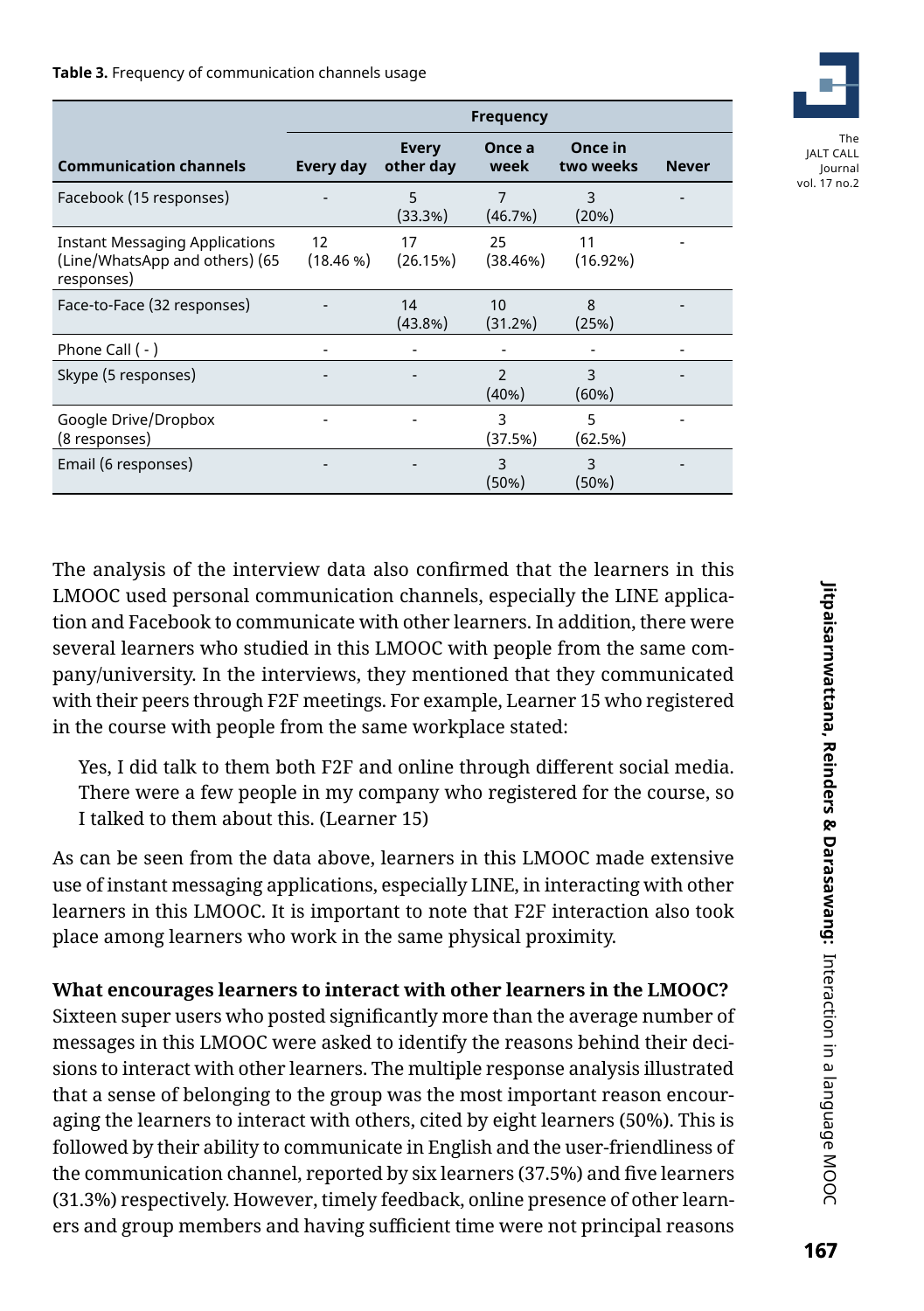## encouraging learners to interact with other learners in this LMOOC. The result of the analysis is depicted in Table 4 below:



The JALT CALL Journal vol. 17 no.2

**Table 4.** Reasons for interacting with other learners in LMOOC

| <b>Reasons</b>                                                            | Number of<br>responses<br>$(n = 16)$ | <b>Percent of</b><br>cases<br>$(n = 16)$ |
|---------------------------------------------------------------------------|--------------------------------------|------------------------------------------|
| I was able to communicate well in English                                 | 6                                    | 37.5%                                    |
| I understood the content of the course                                    | $\mathfrak{p}$                       | 12.5%                                    |
| I had enough time to interact with other learners                         |                                      | 6.3%                                     |
| I felt that I belonged to the group                                       | 8                                    | 50.0%                                    |
| My goal of joining the course was to make connection with<br>other people | 3                                    | 18.8%                                    |
| I liked to interact with other people online                              | 4                                    | 25.0%                                    |
| The communication tool was user-friendly                                  | 5                                    | 31.3%                                    |
| Other learners were often online to talk to me                            |                                      | 6.3%                                     |
| My group members were often online                                        |                                      | 6.3%                                     |
| The feedback from other learners was useful for my learning               | 3                                    | 18.8%                                    |
| I got feedback from other learners in a timely fashion                    | 0                                    | 0.0%                                     |
| I enjoyed interacting with other learners                                 | $\mathfrak{p}$                       | 12.5%                                    |

Several super users mentioned that they chose to comment on the videos of learners who were from the same workplace/university. For example, when asked how she chose the videos to commented on, Learner 3, who posted 14 messages, stated:

I chose from the videos of the people that I know, you know people from the same university as me. (Learner 3)

In addition, having similar interests or professions was also reported as a reason encouraging learners to comment on other learners' videos, as Learners 32 and 33 mentioned:

Yes, I watched and commented on a lot of videos about architecture. I mainly watched videos on topics that are similar to my work. (Learner 32)

I chose from the topic of the video that was interesting for me. I commented because I thought I could exchange my idea with the owners of the videos. (Learner 33)

**What prevents learners from interacting with other learners in the LMOOC?** Learners who posted fewer than the average number of messages in this LMOOC (n = 111) were asked to identify their reasons preventing them from interacting with other learners inside the LMOOC. The multiple response analysis demonstrated that a preference for F2F interaction was the most important reason the learners chose to refrain from interacting with other learners in this LMOOC, reported by 39 learners (35.1%). This is followed by the lack of English proficiency and the lack of time, cited by 31 learners (27.9%)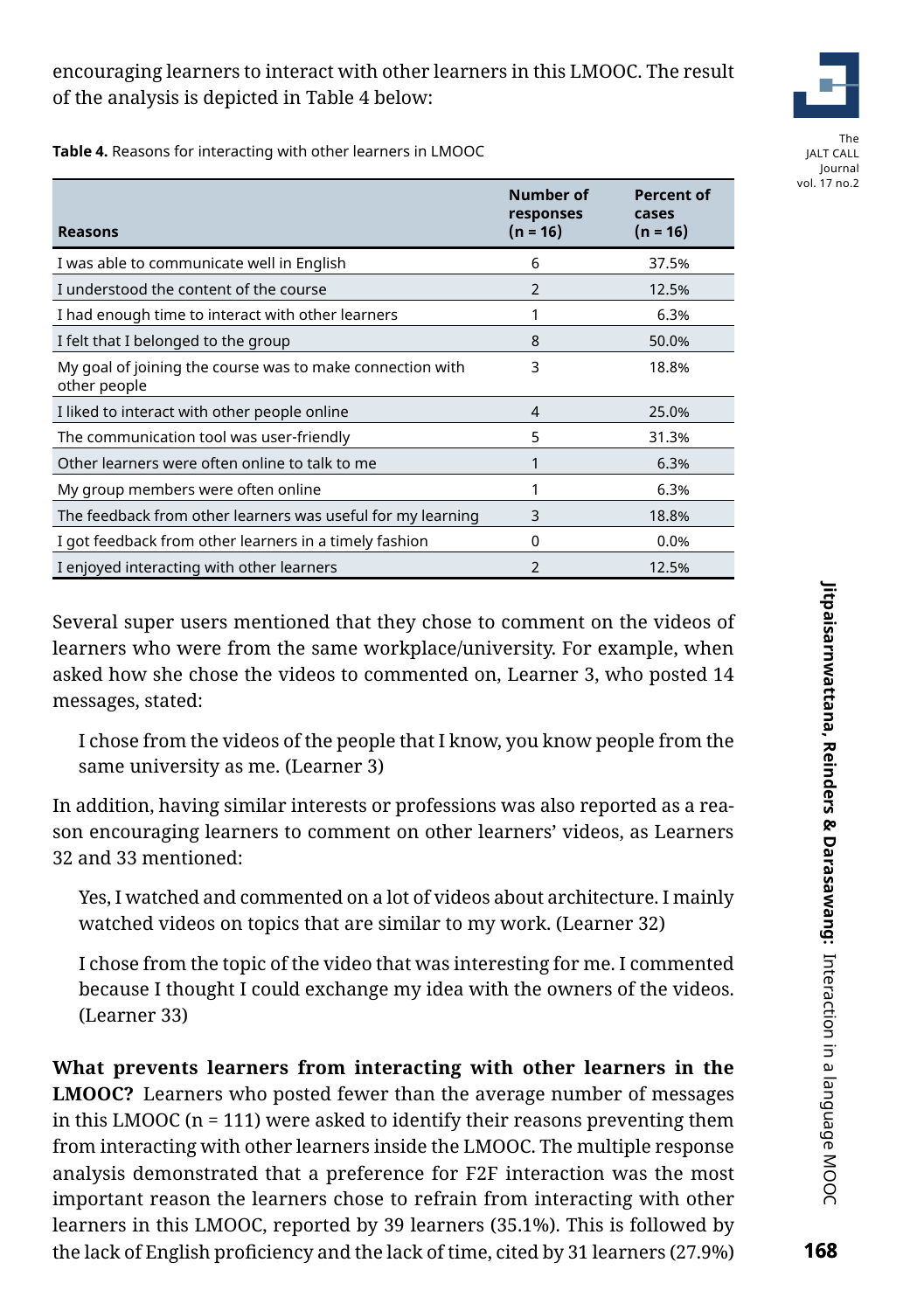and 29 learners (26.1%) respectively. However, the lack of online presence of their group members, the lack of enjoyment in interacting with other learners and the lack of useful feedback from other learners were not seen as major obstacles with only eight (7.2%), seven (6.3%) and five (4.5%) learners reporting these reasons respectively. The result of the analysis is shown in Table 5 below:



vol. 17 no.2

**Reasons Number of responses (n = 111) Percent of cases (n = 111)** I was not able to communicate well in English 31 27.9% I did not understand the content of the course 22 19.8% I did not have time to interact with other learners 29 26.1% I did not feel that I belong to the group 10 9.0% My learning goal did not involve interacting with other people  $12$  10.8% I prefer to interact with people face-to-face 39 35.1% The communication tool was not easy to use 20 18.0% Other learners were not online to interact with me 17 17 15.3% My group members were not available to interact with me when I was online. 8 7.2% The feedback from other learners was not useful 5 5 4.5% It took a long time for me to get feedback from other learners 18 18 16.2% I did not enjoy interacting with other learners 7 6.3%

**Table 5.** Reasons for not interacting with other learners in LMOOC

The qualitative data from the open-ended questions and the interviews lend support to the idea that learners preferred F2F interaction to online interaction. This was mentioned alongside the fact that they did not know anyone (lack of affinity), as Learners 113 and 117 mentioned:

Because I only got to see their posts and videos online and we never met offline, so it was strange for me to talk to anyone I have not met before (Learner 113).

I think it is because I did not know anyone, so it would be quite difficult for me to start a conversation with them. Also, it's an online course, so we didn't have the chance to meet F2F and we also learned at different times. It was just difficult. (Learner 117).

In addition, the issue of lack of time mentioned above was also echoed in the interviews. Learners 32 and 80 cited their busy schedule as their main reason for not interacting with other learners:

No, I did not. I was too busy, so I just worked on my own presentation. (Learner 32)

I was too busy, you know I am studying and working at the same time, but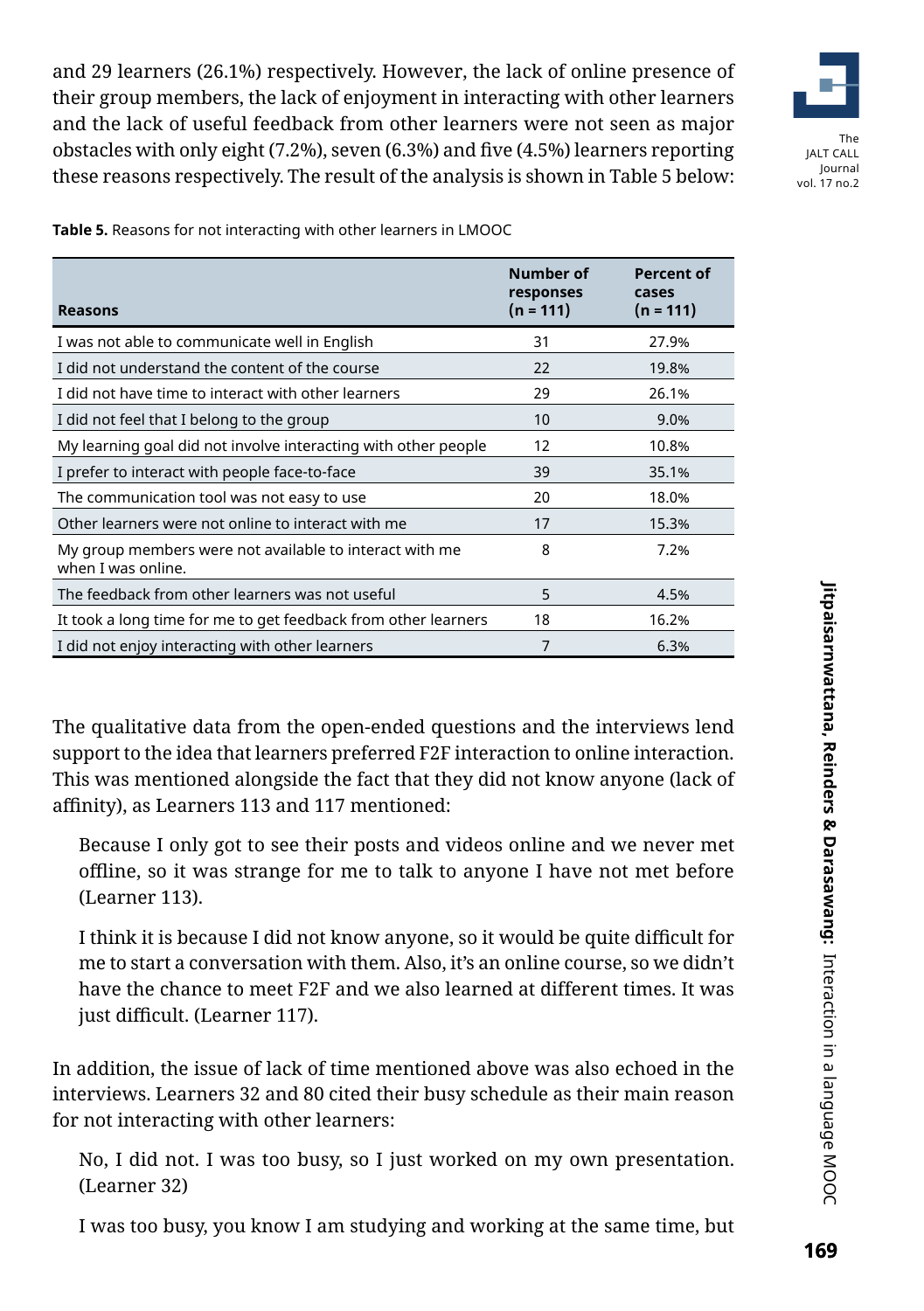

**In what ways do learners think that having interaction with other learners facilitate learning in a language MOOC?** Sixteen super users who posted significantly more than the average number of messages were asked to further identify whether interacting with other learners facilitated their learning in the LMOOC. The multiple response analysis demonstrated that interacting with other learners encouraged them to continue learning in the course, as identified by 12 learners (75%). Interaction with other learners was also perceived as beneficial for language improvement, both in terms of writing and presentation skills. This was reported by 7 (43.8%) and 6 (37.5%) learners respectively. However, none of the learners in this group felt that having interaction with other learners helped improve their confidence. The result of the analysis is illustrated in table 6 below:

|                                | Number of                     | <b>Percent of cases</b> |
|--------------------------------|-------------------------------|-------------------------|
| <b>Benefits for learning</b>   | responses (n = 16) $(n = 16)$ |                         |
| Help understand the content    |                               | 37.5%                   |
| improve my writing skills      |                               | 43.8%                   |
| improve my presentation skills |                               | 37.5%                   |
| Boost my confidence            |                               | 0.0%                    |
| Continue learning in LMOOC     | 12                            | 75.0%                   |

**Table 6.** Perceived benefits of interacting with other learners in LMOOC for learning

The learners from both groups (those who posted more or fewer than the average number of messages) were asked both in the open-ended part of the questionnaire and in the interviews if interacting with other learners was beneficial for their learning. The analysis of the qualitative data yielded two main themes of benefit: peer learning and language practice. Some learners, nonetheless, did not find interaction with other learners facilitative for their learning.

# *Peer learning*

One clear aspect of having interaction with other learners constantly mentioned by the learners in this study was the opportunity to learn from their peers. Many learners stated that they could learn from interacting with other learners both inside the LMOOC through comments and posts and outside of the LMOOC through group work. For example, learner 86, who worked in a group with other members, mentioned:

They could help me when I did not understand the instructions, so they were helpful. And for working as a group, exchanging ideas with them made me understand the course more. (Learner 86)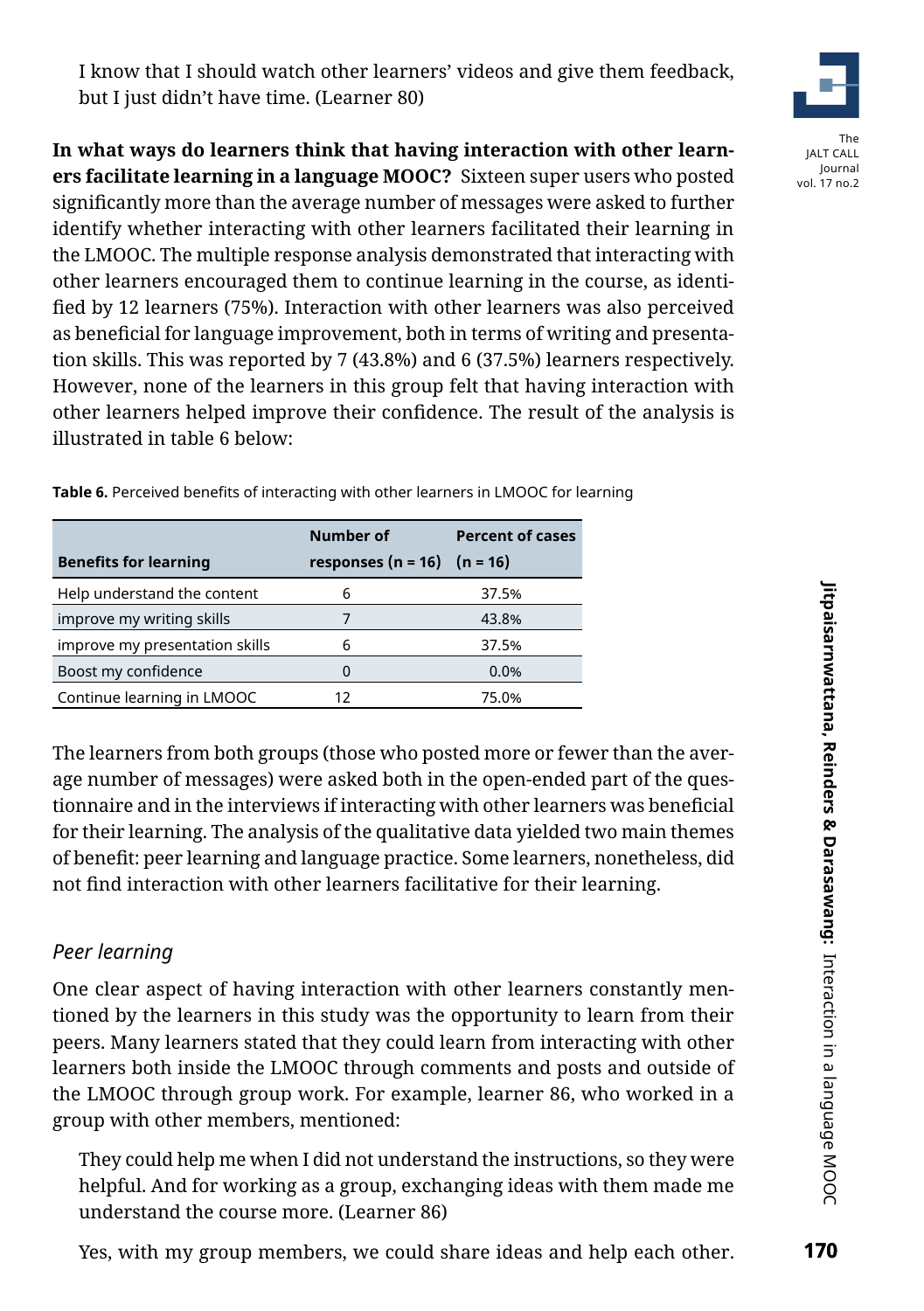However, some learners felt that they learned something from having interaction with other learners in the course, but not from working as a group, as Learner 24 stated:

Yes, if this includes watching and commenting on videos, we could learn from exchanging ideas, but not really from working in a group. (Learner 24)

It was also repeated by several learners that other learners helped clarify certain points that they did not fully understand and peer feedback was useful for them in improving their presentations.

# *Language practice*

Another important theme that emerged from the interviews and open-ended responses was that interacting with peers allowed learners in this LMOOC to practice their language. For instance, Learners 36, 74 and 128 reported that having interaction with other learners provided them an opportunity to practice their English language and improve their communication skills:

Yes, I learned more English and understood English better (Learner 36)

Yes, I gained more communication skills working in a group (Learner 74)

Yes, talking to them gave me the chance to practice my language and enhance my confidence (Learner 128)

Clearly, interacting with other learners in and out of the LMOOC was seen as facilitating opportunities for their English language learning.

# *Not beneficial for* l*earning*

A group of learners, however, did not think that interacting with peers in the LMOOC was beneficial for their learning. For example, Learners 25 and 33, though having interacted in the course, felt that other factors such as watching others' videos and the process of making presentations were more facilitative for their learning:

Not really, I learned more from watching their videos, but not from interacting with other learners. (Learner 25)

Not really. I believed I learned much more from the process of making the videos than interacting with other people. (Learner 33)

Moreover, Learners 113 and 136 placed more importance on the individual/ independent learning aspect of the course than the interaction with peers. When asked if interacting with other learners was beneficial for them, they mentioned: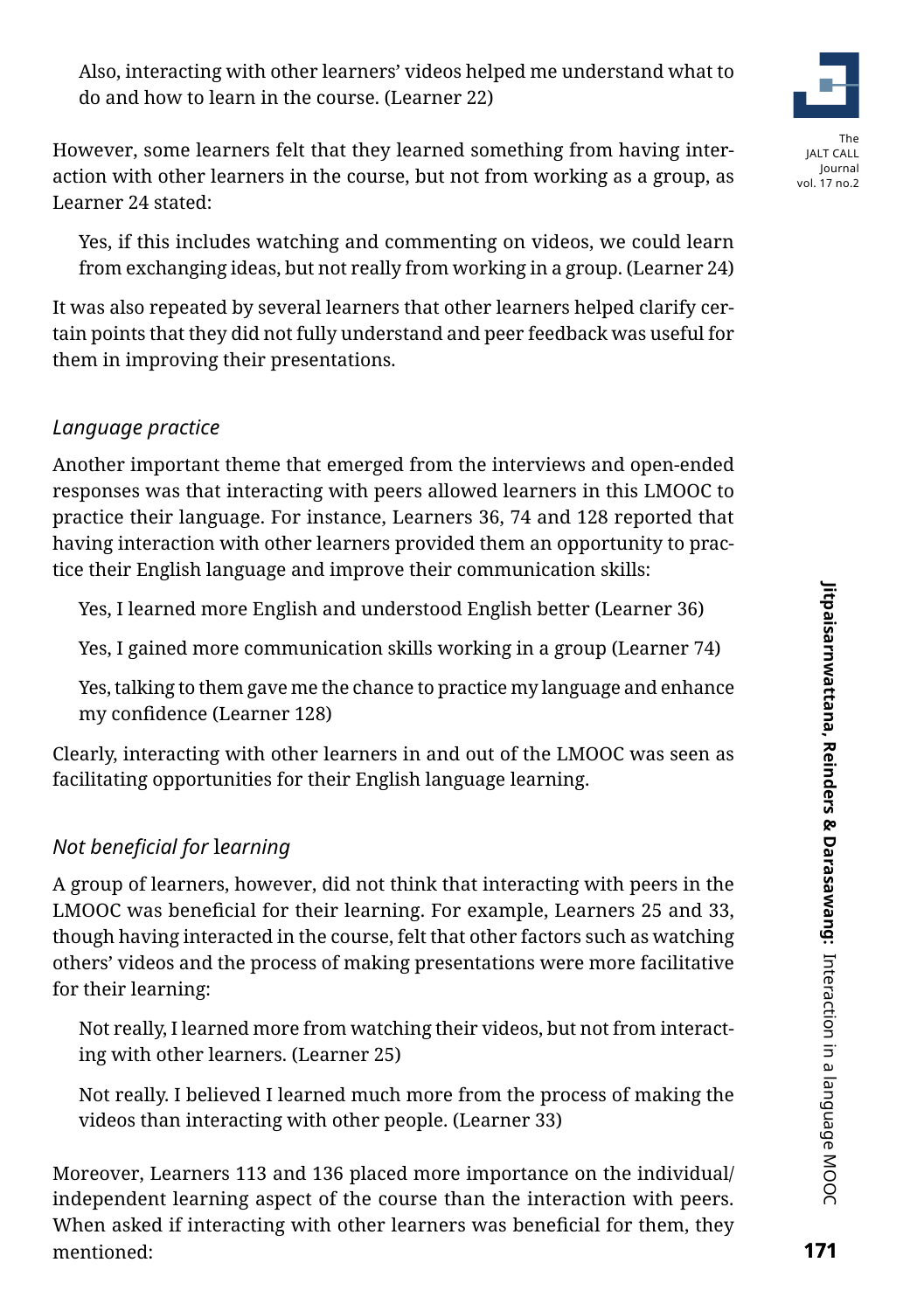Not really, because it depends on each learner to choose the way they want to learn, so I think independent learning is more important in an online course like this. (Learner 113)

No, because the type of presentation I chose was different from other people and the content was different. I was self-motivated to register for the course, so I did not need motivation from other learners. (Learner 136)

To summarise, learners in this LMOOC thought that having interaction with their peers encouraged them to continue learning in the course and helped improve their English language skills. They also credited interaction for creating opportunities for peer learning and language practice. However, some learners did not think that learner–learner interaction was facilitative or important for their learning as they learned more from other aspects of the LMOOC.

### **Conclusion**

This study has attempted to investigate how learners interacted with other learners in and outside of an LMOOC environment. It also examined reasons that encouraged super users to interact with other learners as well as reasons that prevented less active learners from interacting with others. It is clear from the results that the level of learner–learner interaction was quite low, with most of the learners posting only once. This low level of L-L interaction was similar to several previous studies on LMOOCs that reported a low level of L-L interaction despite having high levels of learner–content and learner–instructor interaction (Martin-Monje et al., 2013; Martin-Monje et al., 2018; Rubio, 2015). This low level of interaction in the LMOOC can be partly explained by the fact that the learners reported using other communication channels, especially personal instant messaging tools, to communicate with others. This means that a great deal of L-L interaction might have taken place outside of the LMOOC. It was also interesting to see that many learners reported having F2F meetings with other learners who came from the same physical location (companies and universities). This can be attributed to the course design of this LMOOC that allowed learners to work on their presentations in groups with people from the same company/university. These results can encourage future LMOOC designers to not only incorporate more personal communication channels into the course, but also to provide options for learners to enroll in LMOOCs as a group and with people from the same community.

In terms of reasons that encourage super users to interact with other learners, it was clear that the sense of belonging to a group and the confidence in their ability to use English were important factors that encouraged them to interact more. In addition to the option of enrolling as a group, this could also be due to the fact that many learners who enrolled shared a similar profession (predominantly architects and engineers), thus creating a sense of community within the course for some of the learners. It was not surprising that



vol. 17 no.2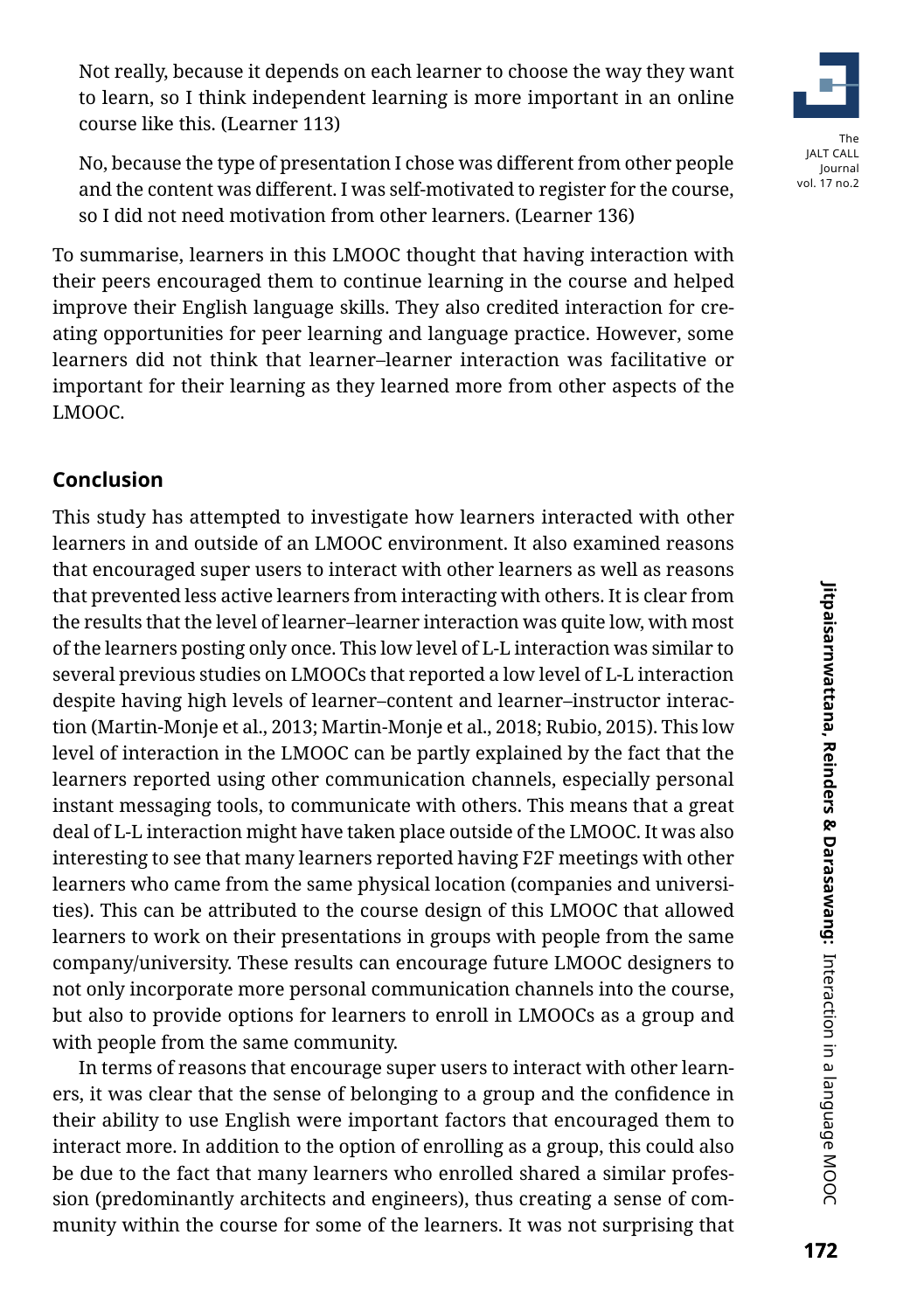only learners who were confident in their English ability opted to interact in the course (as they were required to post messages in English only).

As for reasons preventing learners from interacting with other learners, a preference for F2F communication, lack of English proficiency and lack of time were cited as three main important factors. From the analysis it can be seen that although the lack of F2F interaction may not prevent people from learning online, it certainly is seen as a barrier to interacting with other learners in a fully online learning environment like an LMOOC. In addition, the fact that 29 learners cited lack of English proficiency as the reason preventing them from interacting with other learners is, perhaps, not surprising given the diverse demography of the learners. This result, in particular, was in line with previous studies in LMOOCs that highlighted the challenge in using the target language to communicate in LMOOCs (Martin-Monje et al., 2018; Sokolik, 2014).

Regarding the perceived benefits of L-L interaction on learning in this LMOOC, it can be seen clearly that among the super users interacting with other learners encouraged them to continue learning in the course. Despite being in line with research on general MOOCs (Goldwasser et al., 2016), this result was quite different from previous studies on LMOOCs that did not find a relationship between L-L interaction and course success nor completion (Martin-Monje et al., 2018; Rubio, 2015). Furthermore, learners in this LMOOC viewed interaction with other learners as opportunities to learn from their peers. One logical explanation would be that, in an open learning environment like an LMOOC, peer learning can provide a natural scaffolding process as learners navigate their learning. However, it was interesting to note some learners did not find interacting with other learners beneficial for their learning. This is, perhaps, because learners registered in this LMOOC with different learning intentions and they may benefit from other aspects of the LMOOC rather than the interaction with other learners. Therefore, although providing opportunities for interaction is crucial for learning in LMOOC environments, future LMOOC designers and teachers may also want to take into account the individual differences of learners and allow them to benefit from the LMOOC in a way that is most relevant to them.

There are some limitations in this study that should be noted. First, this current study is primarily an observational study from only one LMOOC; therefore, the result might have been different if a different LMOOC had been investigated. Furthermore, as this LMOOC is very localised, the findings may not be applicable to different demographies. Future studies may investigate reasons that encourage learners to, or prevent them from interacting with other learners from several LMOOCs to paint a clearer picture of factors affecting learner– learner interaction. Essentially, this study offers the LMOOC community much needed understanding of how and why learners interact with other learners in and outside of an LMOOC environment. Therefore, LMOOC designers and teachers may wish to take the findings from this study into account if they plan to design an LMOOC that promotes interaction among learners.

These results from this study offer several implications for future LMOOC design and implementation. First, LMOOC designers should consider

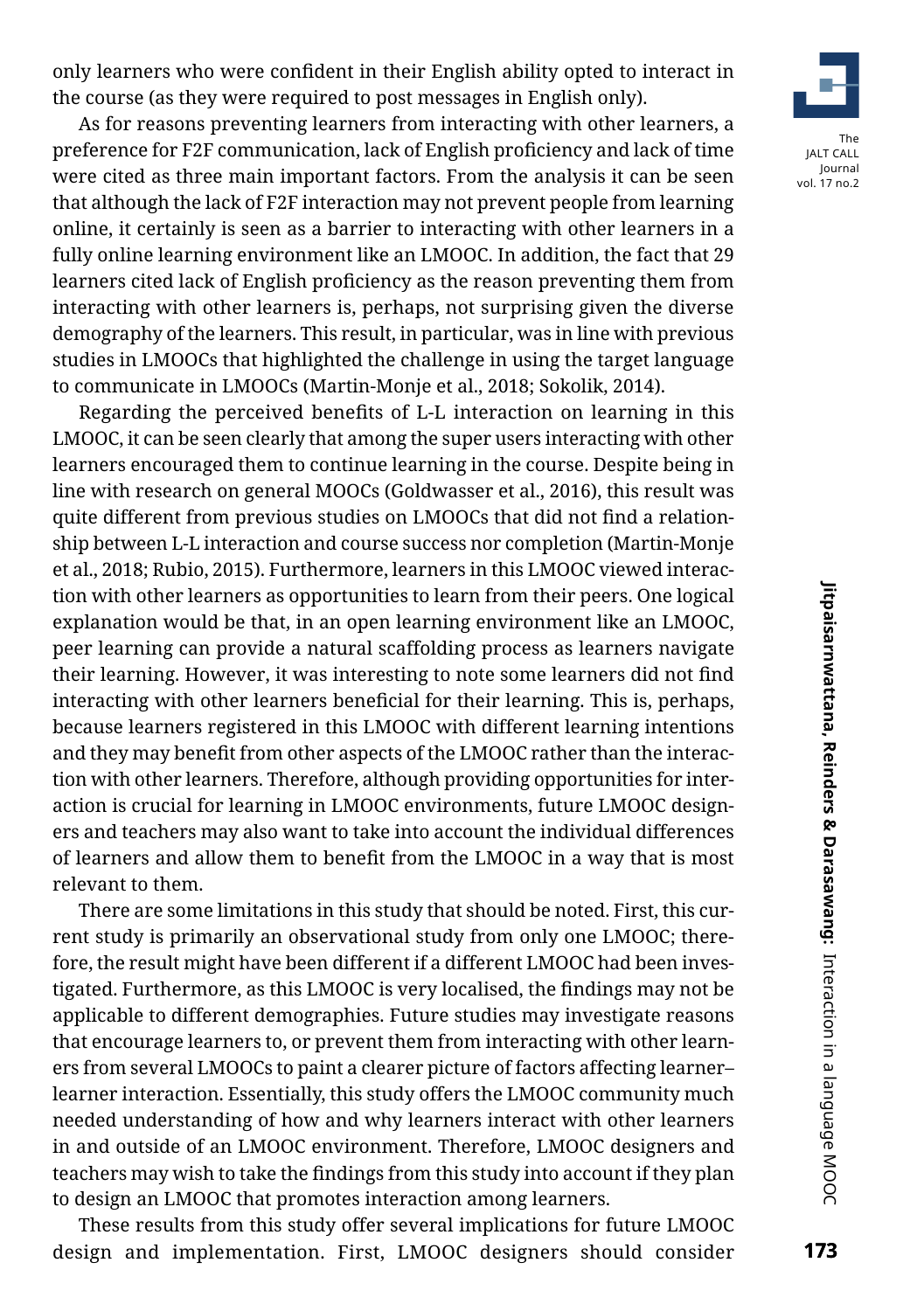incorporating more activities that encourage learners to get to know one another at the start of the course to create a sense of community that may later facilitate interaction. Second, more F2F interaction opportunities should be provided to learners. Logistically speaking, using video conferencing-based activities can be one way to give learners a similar experience to actual F2F meetings. Finally, more language support can be provided to learners who do not feel confident enough in their ability to interact in the target language.

# **References**

- Anderson, T. (2003). Modes of interaction in distance education: Recent developments and research questions. In M. G. Moore & W. G. Anderson (Eds.), *Handbook of distance education* (pp. 129–144). Mahwah, NJ: Lawrence Erlbaum Associates
- Anderson, T., L. Rourke, D.R. Garrison and W. Archer (2001). Assessing teaching presence in a computer conferencing context, *Journal of Asynchronous Learning Networks, 5* (2), 1–17.
- Jitpaisarnwattana, N., Reinders, H., & Darasawang, P. (2019). Language MOOCS: An Expanding Field. *Technology in Language Teaching & Learning,* 1(1), 21–32. https://doi.org/10.29140/tltl.v1n1.142
- Bernard, R. M., Abrami, P. C., Borokhovski, E., Wade, C. A., Tamim, R. M., Surkes, M. A., & Bethel, E. C. (2009). A meta-analysis of three types of interaction treatments in distance education. *Review of Educational Research*, *79*(3), 1243–1289. https://doi.org/10.3102/0034654309333844
- Blake, C. (2009). Potential of text-based internet chats for improving oral fluency in a second language. *The Modern Language Journal*, *93*(2), 227– 240. https://doi.org/10.1111/j.1540-4781.2009.00858.x
- Class Central (2021). Retrieved from

https://www.classcentral.com/subject/foreign-language

- Ducate, L., & Lomicka, L. (2008). Adventures in the blogosphere: From blog readers to blog writers. *Computer Assisted Language Learning*, *21*(1), 9–28. https://doi.org/10.1080/09588220701865474
- Elola, I., & Oskoz, A. (2010). Collaborative writing: Fostering foreign language and writing conventions development. *Language Learning & Technology*, *14*(3), 51–71.
- Ernest, P., Heiser, S., & Murphy, L. (2013). Developing teacher skills to support collaborative online language learning. *The Language Learning Journal, 41*(1), 37–54. https://doi.org/10.1080/09571736.2011.625095
- Freiermuth, M., & Jarrell, D. (2006). Willingness to communicate: Can on-line chat help? *International Journal of Applied Linguistics, 162*, 190–213. https://doi.org/10.1111/j.1473-4192.2006.00113.x
- Freiermuth, M., & Huang, H. (2021). Zooming across cultures: Can a telecollaborative video exchange between language learning partners further the development of intercultural competences? *Foreign Language Annals, 54*, 185–206. https://doi.org/10.1111/flan.12504

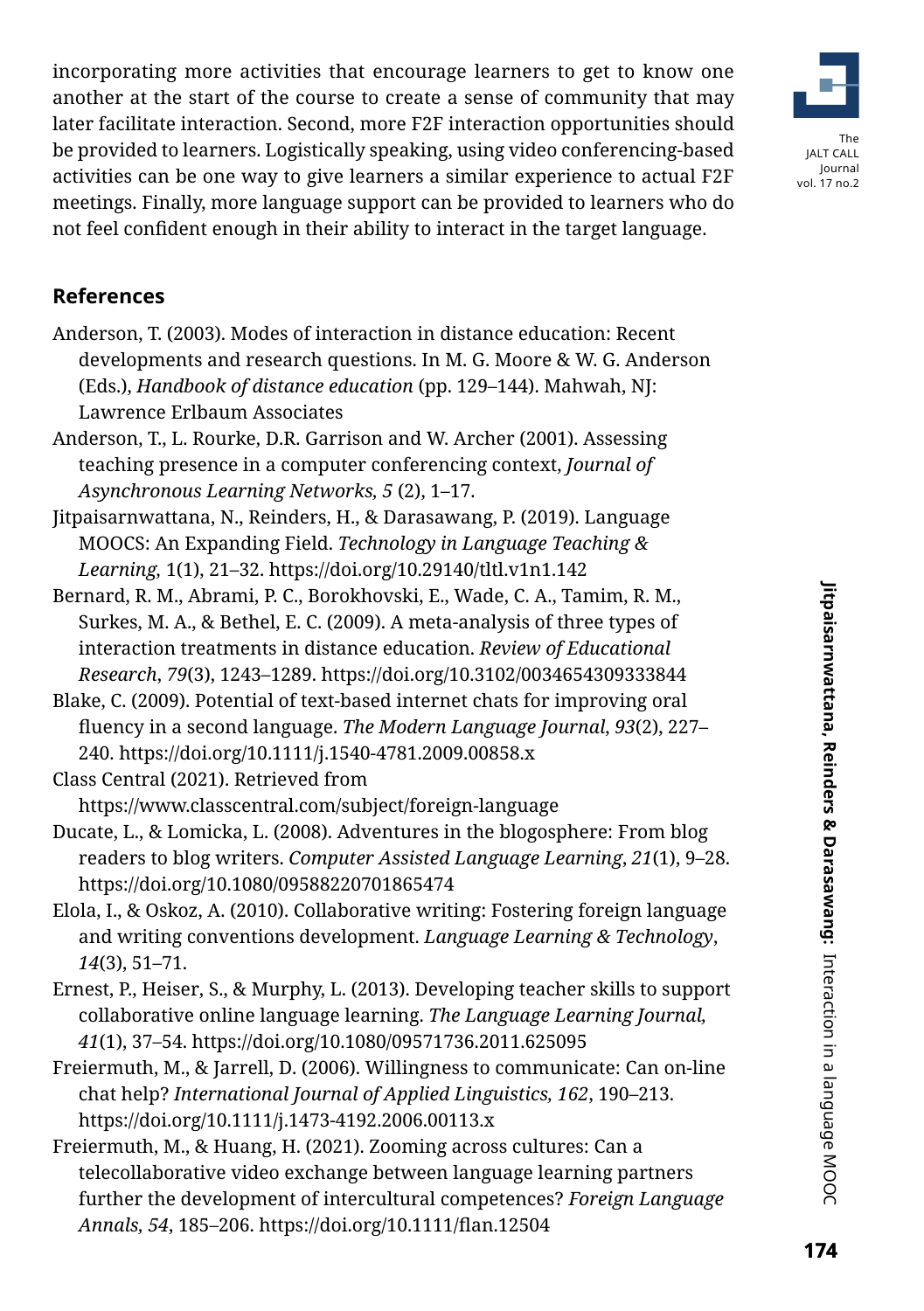- Goldwasser, M., Mankoff, C., Manturuk, K., Schmid, L., & Whitfield, K. (2016). Who is a student? Completion in Coursera courses at Duke University*. Current Issues in Emerging eLearning, 3*, 125–137.
- Harrison, R., & Thomas, M. (2009). Identity in online communities: Social networking sites and language learning. *International Journal of Emerging Technologies and Society, 7*(2), 109–124.
- Hourigan, T., & Murray, L. (2010). Using blogs to help language students to develop reflective learning strategies: Towards a pedagogical framework. *Australasian Journal of Educational Technology*, *26*(2), 209–225. https://doi.org/10.14742/ajet.1091
- Jarreau, P., and Porter, L. (2017). Science in the social media age: Profiles of Science Blog Readers. *Journalism & Mass Communication Quarterly, 94,*  1–27. https://doi.org/10.1177/1077699016685558
- Jung, I., Choi, S., Lim, C., & Leem, J. (2002). Effects of different types of interaction on learning achievement, satisfaction and participation in web-based instruction. *Innovations in Education and Teaching International, 39*(2), 153–162. https://doi.org/10.1080/14703290252934603
- Kuo, Y., Walker, A., Schroder, K., & Belland, B. (2013). Interaction, internet self-efficacy, and self-regulated learning as predictors of student satisfaction in online education courses. *The Internet and Higher Education, 20*(2013), 35–50. https://doi.org/10.1016/j.iheduc.2013.10.001
- Lantolf, J. P., & Thorne, S. L. (2006). *Sociocultural theory and the genesis of second language development.* Oxford: Oxford University Press.
- Lee, T. (2007). Improving English reading and listening by integrating a web-based CALL system into classroom instruction. *Journal of Instruction Delivery Systems*, *21*(3), 21–29.
- Lin, C., Zheng, B., & Zhang, Y. (2017). Interactions and learning outcomes in online language courses. *British Journal of Educational Technology*, *48*(3), 730–748. https://doi.org/10.1111/bjet.12457
- Lou, Y., Bernard, R.M. & Abrami, P.C. (2006) Media and pedagogy in undergraduate distance education: A theory-based meta-analysis of empirical literature. *Educational Technology Research and Development, 54*, 141–176. https://doi.org/10.1007/s11423-006-8252-x
- Martin-Monje M., Bárcena E., & Read, T. (2013). Exploring the affordances of Massive Open Online Courses on second languages. *In Proceedings of UNED-ICDE (International Council for Open and Distance Education)*, Madrid: UNED.
- Martin-Monje, E., Castrillo, M. D., & Mañana-Rodigrez, J. (2018) Understanding online interaction in language MOOCs through learning analytics. *Computer Assisted Language Learning, 31*(3), 251–272. https://doi.org/10.1080/09588221.2017.1378237
- Marzban, A. (2011). Improvement of reading comprehension through computer-assisted language learning in Iranian intermediate EFL students. *Procedia Computer Science*, *3*(2011), 3–10. https://doi.org/10.1016/j.procs.2010.12.003



The JALT CALL Journal vol. 17 no.2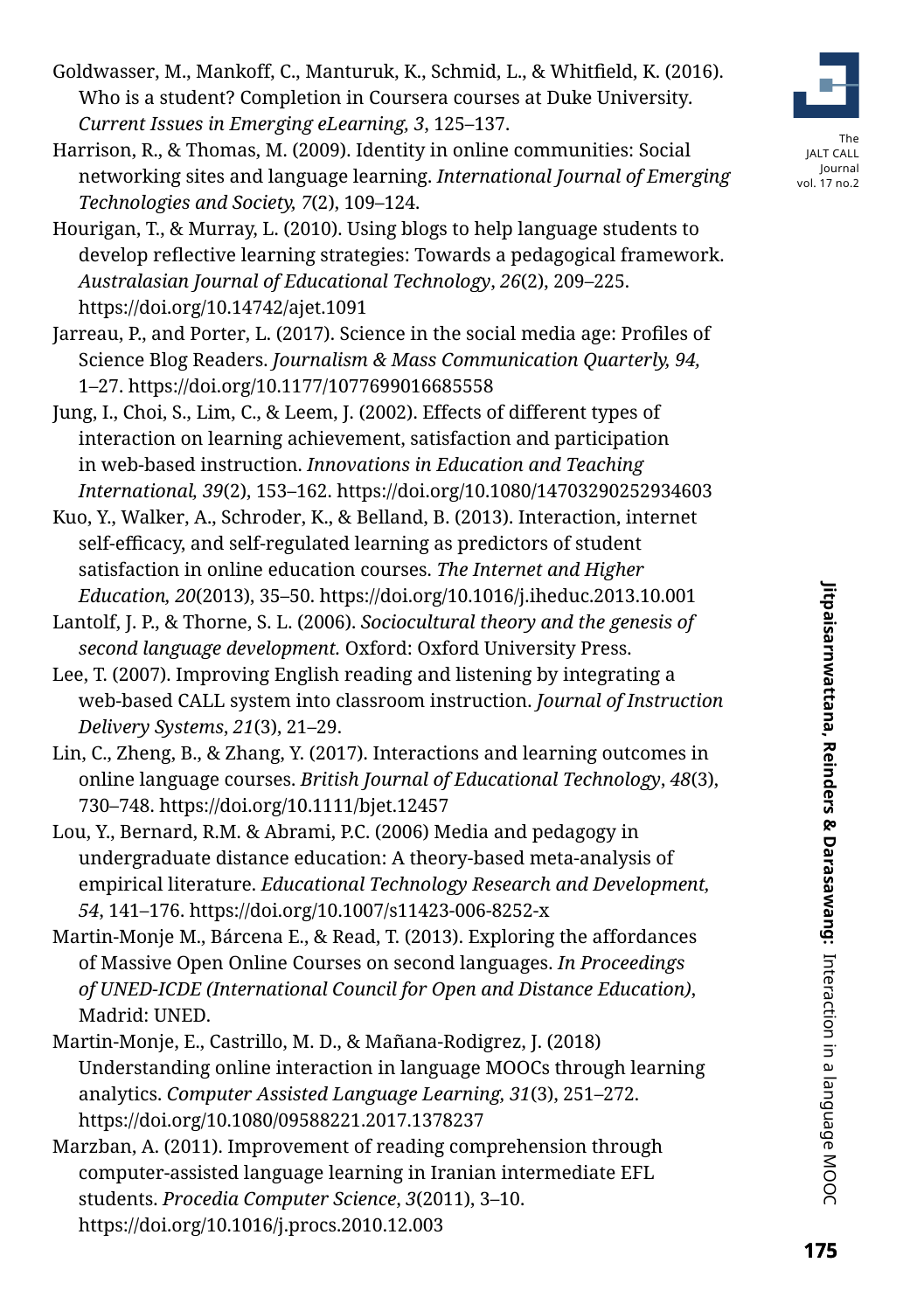Moore, M. G. (1989). Three types of interaction. *The American Journal of Distance Education, 3*(2), 1–6. https://doi.org/10.1080/08923648909526659

Pham, T., Thalathoti, V., & Dakich, E. (2014). Frequency and pattern of learner–instructor interaction in an online English language learning environment in Vietnam. *Australasian Journal of Educational Technology*, *30*(6), 686–698. https://doi.org/10.14742/ajet.608



Rubio, F. (2015). The role of interaction in MOOCs and traditional technologyenhanced language courses. In E. Dixon & M. Thomas (Eds.), *Researching language learner interactions online: From social media to MOOCs. Computer Assisted Language* Instruction Consortium Series, *13* (pp. 63–68). Austin, TX: CALICO.

- Saldaňa, J. (2013). *The coding manual for qualitative researche*rs (2nd ed.). London: SAGE Publications.
- Sharma, P. (2010). Blended learning. *ELT journal*, *64*(4), 456–458. https://doi.org/10.1093/elt/ccq043
- Sokolik, M. (2014). What constitutes an effective language MOOC? In E. Martin-Monje & E. Barcena (Eds.), *Language MOOCs: Providing learning, transcending boundaries.* (pp. 6–32). Berlin: De Gruyter Open. https://doi.org/10.2478/9783110420067.2

Swan, K. (2001). Virtual interaction: Design factors affecting student satisfaction and perceived learning in asynchronous online courses. *Distance Education, 22*(2), 306–331. https://doi.org/10.1080/0158791010220208

Tanner, M., & Landon, M. (2009). The effects of computer-assisted pronunciation readings on ESL learners' use of pausing, stress, intonation, and overall comprehensibility. *Language Learning & Technology, 13*(3), 51–65.

Toetenel, L. (2013). Social networking: A collaborative open educational resource. *Computer Assisted Language Learning*, *27*(2), 149–162. https://doi.org/10.1080/09588221.2013.818561

Vygotsky, L. S. (1978). *Mind in society: The development of higher psychological processes.* Cambridge, MA: Harvard University Press.

- Wu, W., Yen, L., & Marek, M. (2011). Using online EFL interaction to increase confidence, motivation, and ability. *Journal of Educational Technology & Society*, *14*(3), 118–129.
- Yang, Y. (2011). Engaging students in an online situated language learning environment. *Computer Assisted Language Learning*, *24*(2), 181–198. https://doi.org/10.1080/09588221.2010.538700

# **Acknowledgement**

This research was funded by the Petchara Pra Jom Klao Doctoral Scholarship awarded by King Mongkut's University of Technology Thonburi.



The **ALT CALL** Journal vol. 17 no.2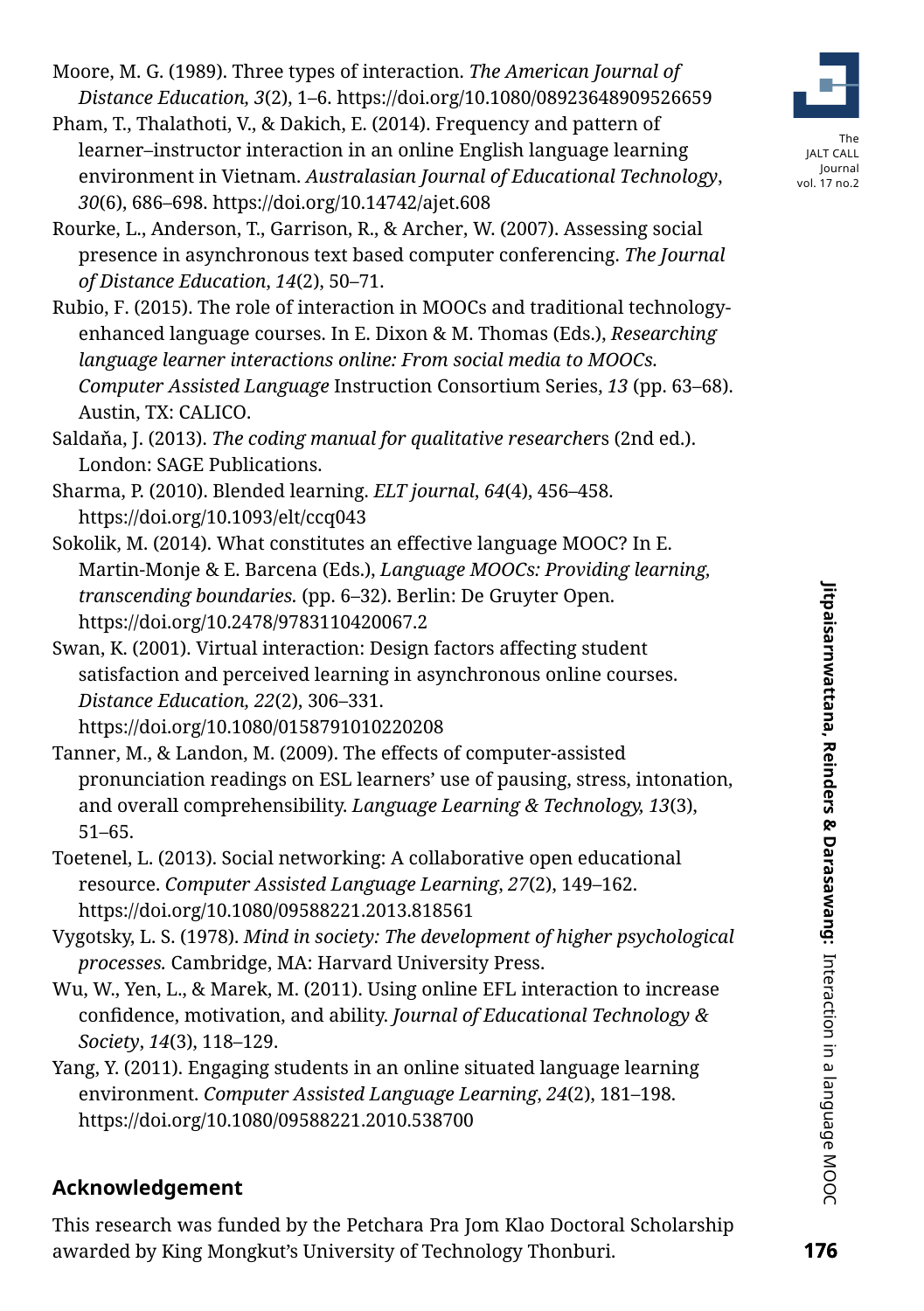# **Appendix A**

*Interaction questionnaire (Learners who posted more than the average number of messages)* 

### **Part 1: Interaction purposes in the LMOOC**

1. What were your main purposes of interacting online and offline with other learners in relation to your learning in the LMOOC? Please tick the appropriate box(es) (You can tick more than one box).

|                                                          | Please tick |
|----------------------------------------------------------|-------------|
| Test to see if/how the system works                      |             |
| Ask for technical support                                |             |
| Provide technical support                                |             |
| Get to know more about classmates / co-workers           |             |
| Acknowledge other learners' help                         |             |
| Comment on other learners' posts                         |             |
| Ask questions about the content of the course            |             |
| Respond to a question/comment/ feedback                  |             |
| Share additional learning resource(s)                    |             |
| Interact with learners from other companies/universities |             |
| Get feedback from other learners                         |             |
| Practice writing / speaking in English                   |             |

Other purpose(s) (please specify)  $\overline{\phantom{a}}$ 

### **Part 2: Interaction-related reasons in the LMOOC**

1. Hi there, when looking at how people interact in SPOLC, we found that you have posted a lot of messages (> average) \* in the discussion from, Facebook Group, comment boxes of videos from other learners compared to the average of (2.51) messages from other learners. We are interested in finding out the reasons for your choices. Please tick the reasons that encouraged you to interact with other learners.

\*Note: the number of messages specified in the questionnaire is different for every learner.

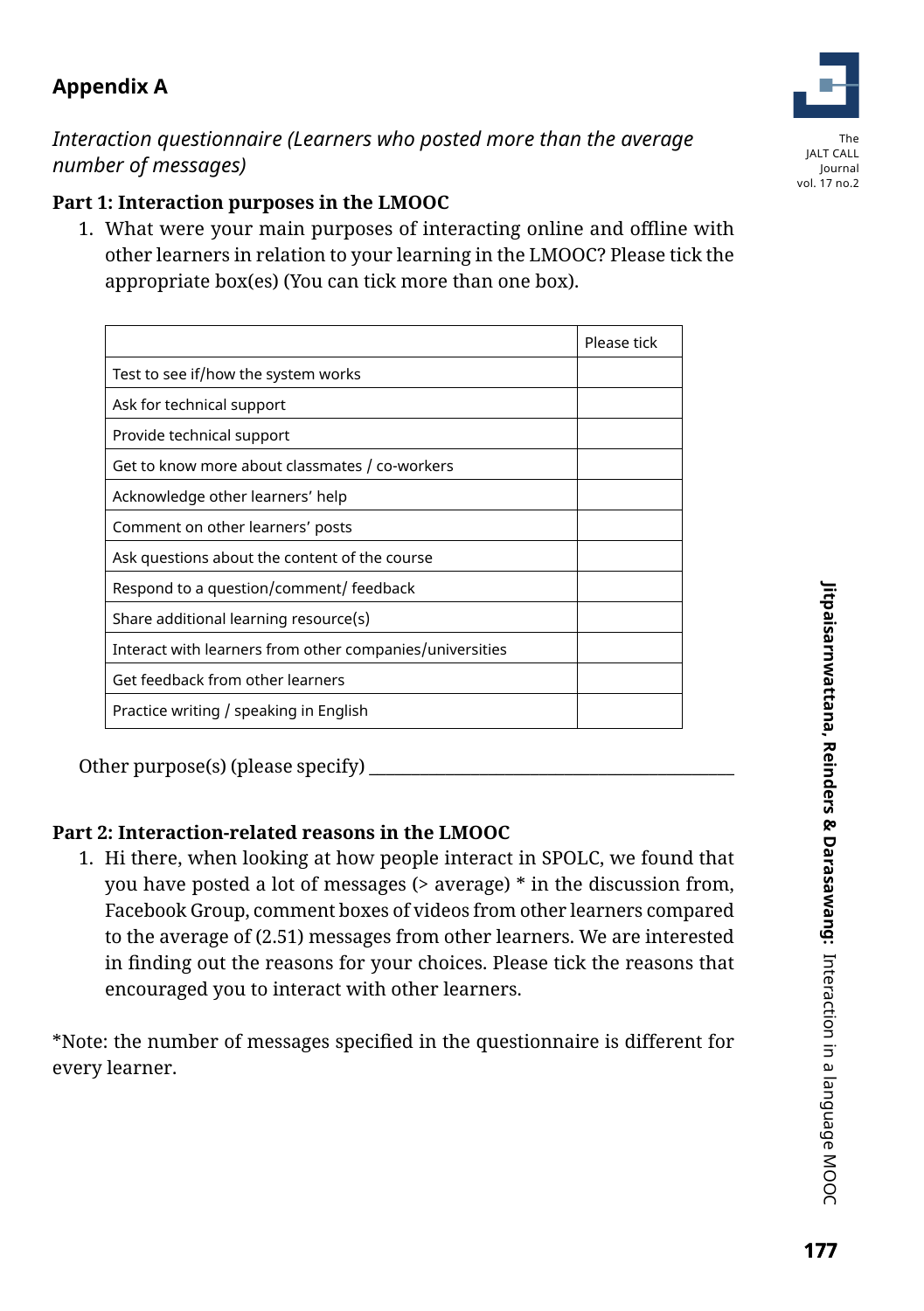|                                                                           | Please tick |
|---------------------------------------------------------------------------|-------------|
| I was able to communicate well in English                                 |             |
| I understood the content of the course                                    |             |
| I had enough time to interact with other learners                         |             |
| I felt that I belonged to the group                                       |             |
| My goal of joining the course was to make connection with other<br>people |             |
| I liked to interact with other people online                              |             |
| The communication tool was user-friendly                                  |             |
| Other learners were often online to talk to me                            |             |
| My group members were often online                                        |             |
| The feedback from other learners was useful for my learning               |             |
| I got feedback from other learners in a timely fashion                    |             |
| I enjoyed interacting with other learners                                 |             |



Journal vol. 17 no.2

Other reason(s) (please specify)

As you have posted a lot of messages, how did interacting with other people in the course contribute to your learning? Please tick or write in the space provided.

\_\_\_\_\_\_\_\_\_\_\_\_\_\_\_\_\_\_\_\_\_\_\_\_\_\_\_\_\_\_\_\_\_\_\_\_\_\_\_\_\_\_\_\_\_\_\_\_\_\_\_\_\_\_\_\_

\_\_\_\_\_\_\_\_\_\_\_\_\_\_\_\_\_\_\_\_\_\_\_\_\_\_\_\_\_\_\_\_\_\_\_\_\_\_\_\_\_\_\_\_\_\_\_\_\_\_\_\_\_\_\_\_\_\_

|                                                   | Please tick |
|---------------------------------------------------|-------------|
| It helped me understand the content of SPOLC more |             |
| It helped to improve my writing skills            |             |
| It helped to improve my presentation skills       |             |
| It helped to explain things I had not understood  |             |
| It helped to boost my confidence                  |             |
| It encouraged me to continue learning in SPOLC    |             |

Other reason(s) (please specify)

### **Part 3: Open-ended questions**

1. Did you interact (or work) with other participants outside of the LMOOC? If so, how did you communicate? (LINE, Whatsapp, Skype, face-to-face).

\_\_\_\_\_\_\_\_\_\_\_\_\_\_\_\_\_\_\_\_\_\_\_\_\_\_\_\_\_\_\_\_\_\_\_\_\_\_\_\_\_\_\_\_\_\_\_\_\_\_\_\_\_\_\_\_\_\_\_\_\_\_\_\_\_\_

\_\_\_\_\_\_\_\_\_\_\_\_\_\_\_\_\_\_\_\_\_\_\_\_\_\_\_\_\_\_\_\_\_\_\_\_\_\_\_\_\_\_\_\_\_\_\_\_\_\_\_\_\_\_\_\_\_\_\_\_\_\_\_\_\_\_

2. Did interacting (or working) with other participants help you learn in the course? If so, how? If not, why?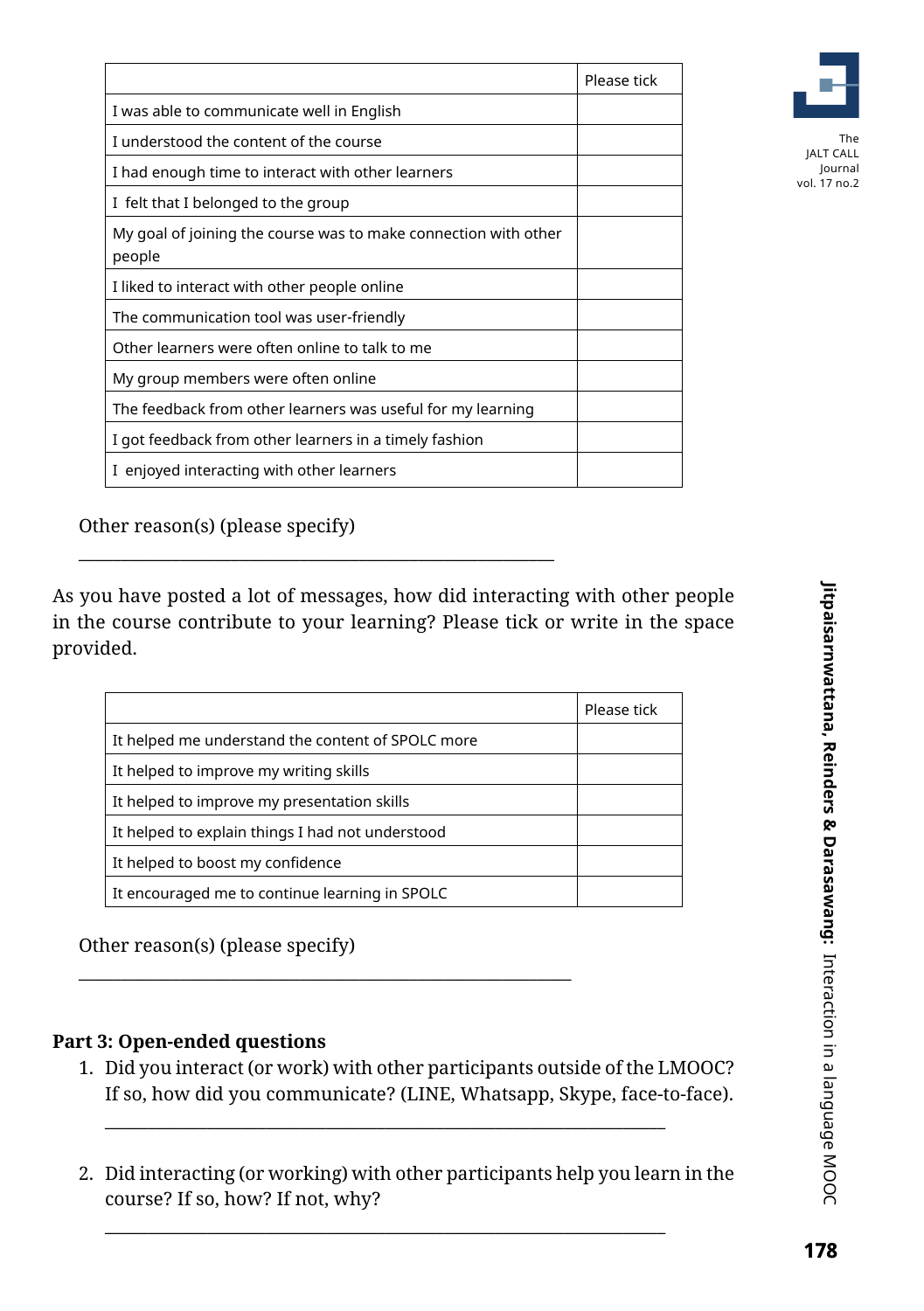3. Did interacting with other participants encourage you to continue learning in the course? If so, how? If not, why?

# The JALT CALL Journal vol. 17 no.2

### **Part 4: Interaction tools, frequency and modes of communication in SPOLC**

\_\_\_\_\_\_\_\_\_\_\_\_\_\_\_\_\_\_\_\_\_\_\_\_\_\_\_\_\_\_\_\_\_\_\_\_\_\_\_\_\_\_\_\_\_\_\_\_\_\_\_\_\_\_\_\_\_\_\_\_\_\_\_\_\_\_

1. Which communication channels do you use to interact with other learners? Please tick the ones that you used.

|                                                        | Please tick |
|--------------------------------------------------------|-------------|
| Discussion forum                                       |             |
| Social networking (e.g. Facebook)                      |             |
| Synchronous chats (e.g. LINE, WeChat, Kakao, Whatsapp) |             |
| Face-to-face meeting                                   |             |
| Phone call                                             |             |
| Skype                                                  |             |
| Google Drive / Dropbox                                 |             |
| Others                                                 |             |

If you choose Others (please specify) \_\_\_\_\_\_\_\_\_\_\_\_\_\_\_\_\_\_\_\_\_\_\_\_\_\_\_\_\_\_\_\_\_\_\_\_

2. Please indicate how often you used these communication channels to interact with other learners

|                                                           | Daily | Every<br>other day | Once a<br>week | Once in<br>two weeks | Never |
|-----------------------------------------------------------|-------|--------------------|----------------|----------------------|-------|
| Discussion forum                                          |       |                    |                |                      |       |
| Social networking (e.g.<br>Facebook)                      |       |                    |                |                      |       |
| Synchronous chats (e.g. LINE,<br>WeChat, Kakao, Whatsapp) |       |                    |                |                      |       |
| Face-to-face meeting                                      |       |                    |                |                      |       |
| Phone call                                                |       |                    |                |                      |       |
| Skype                                                     |       |                    |                |                      |       |
| Google Drive / Dropbox                                    |       |                    |                |                      |       |
| <b>Others</b>                                             |       |                    |                |                      |       |

If you choose Others (please specify) \_\_\_\_\_\_\_\_\_\_\_\_\_\_\_\_\_\_\_\_\_\_\_\_\_\_\_\_\_\_\_\_\_\_\_\_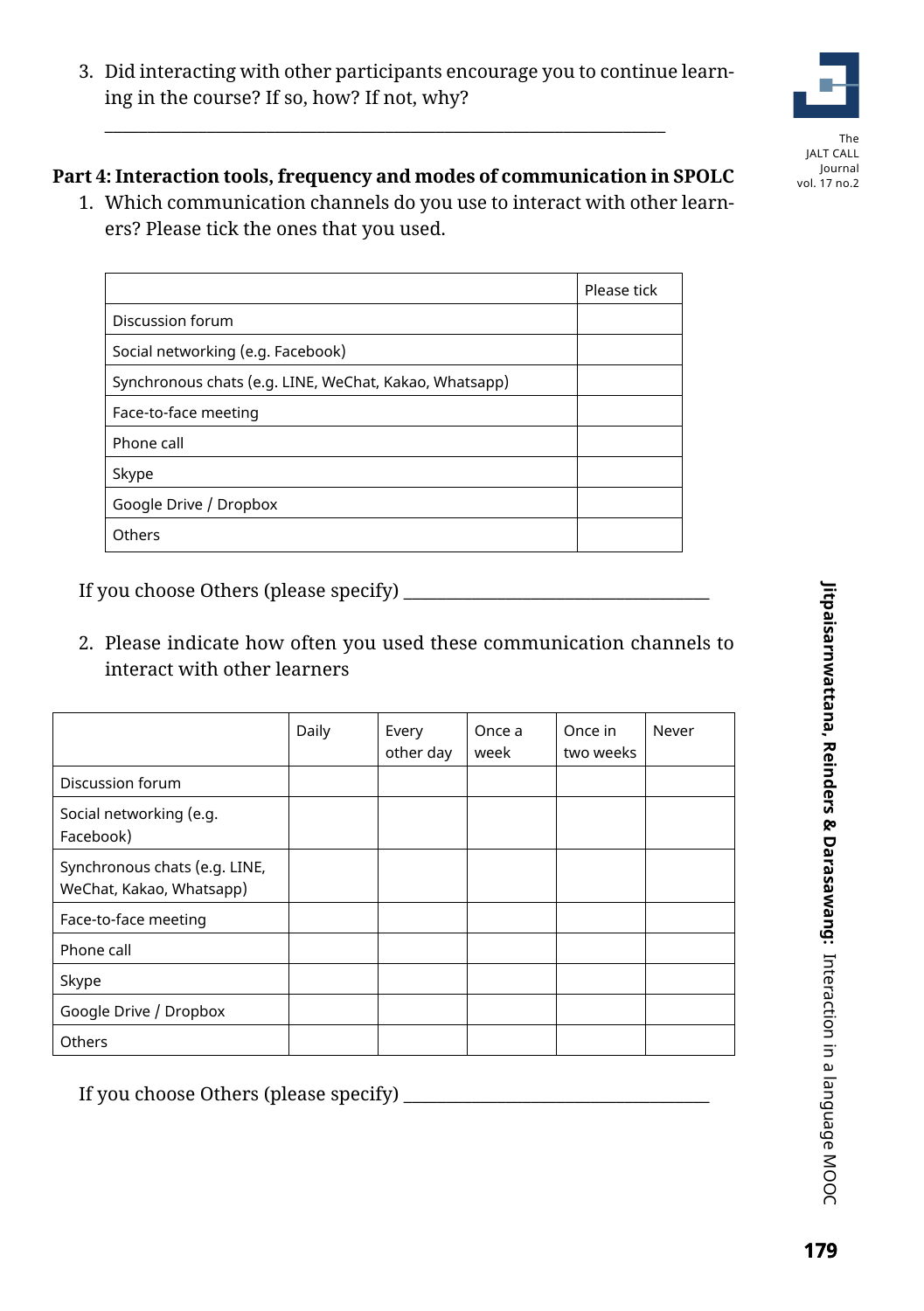# **Appendix B**

*Interaction questionnaire (Learners who posted less than the average number of messages)* 

### **Part 1: Interaction purposes in the LMOOC**

1. What were your main purposes of interacting online and offline with other learners in relation to your learning in the LMOOC? Please tick the appropriate box(es) (You can tick more than one box).

|                                                          | Please tick |
|----------------------------------------------------------|-------------|
| Test to see if/how the system works                      |             |
| Ask for technical support                                |             |
| Provide technical support                                |             |
| Get to know more about classmates / co-workers           |             |
| Acknowledge other learners' help                         |             |
| Comment on other learners' posts                         |             |
| Ask questions about the content of the course            |             |
| Respond to a question/comment/ feedback                  |             |
| Share additional learning resource(s)                    |             |
| Interact with learners from other companies/universities |             |
| Get feedback from other learners                         |             |
| Practice writing / speaking in English                   |             |

Other purpose(s) (please specify)  $\equiv$ 

### **Part 2: Interaction-related reasons in the LMOOC**

1. Hi there, when looking at how people interacted in the LMOOC, we found that you posted (< average) \* in the discussion from, Facebook Group, comment boxes of videos from other learners, compared to the average of (2.51) messages from other learners. We are interested in finding out the reasons for your choices. Please tick the reasons that prevented you from interacting with other learners.

\*Note: the number of messages specified in the questionnaire is different for every learner.

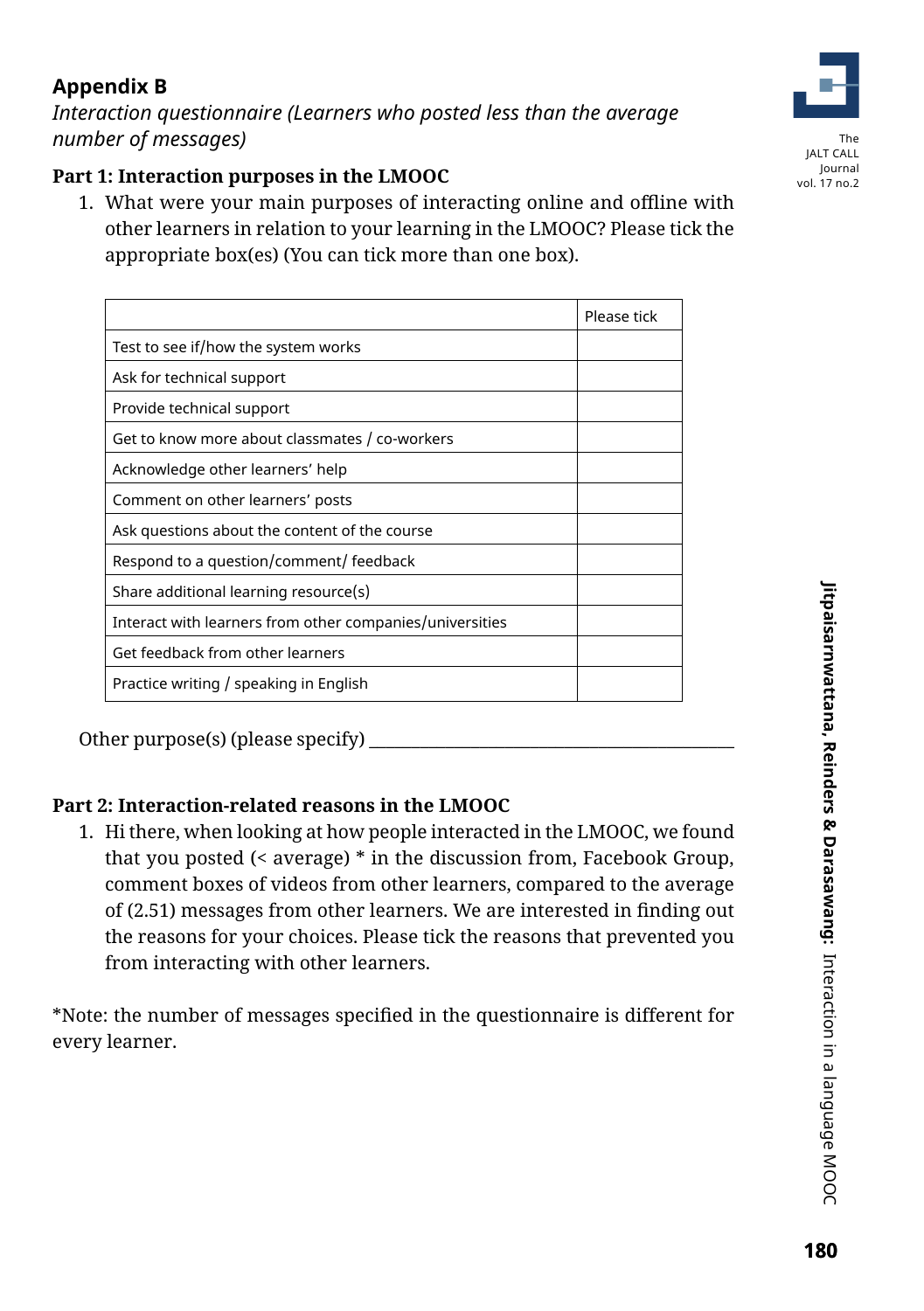|                                                                | Please tick |
|----------------------------------------------------------------|-------------|
| I was not able to communicate well in English                  |             |
| I did not understand the content of the course                 |             |
| I did not have time to interact with other learners            |             |
| I did not feel that I belong to the group                      |             |
| My learning goal did not involve interacting with other people |             |
| I preferred to interact with people face-to-face               |             |
| The communication tool was not easy to use                     |             |
| Other learners were not online to interact with me             |             |
| My group members were not available to interact with me when   |             |
| I am online.                                                   |             |
| The feedback from other learners was not useful                |             |
| It took a long time for me to get feedback from other learners |             |
| I did not enjoy interacting with other learners                |             |



Journal vol. 17 no.2

Other reason(s) (please specify)

\_\_\_\_\_\_\_\_\_\_\_\_\_\_\_\_\_\_\_\_\_\_\_\_\_\_\_\_\_\_\_\_\_\_\_\_\_\_\_\_\_\_\_\_\_\_\_\_\_\_\_\_\_\_\_\_

### **Part 3: Open-ended questions**

1. Did you interact (or work) with other participants outside of the LMOOC? If so, how did you communicate? (LINE, Whatsapp, Skype, face-to-face).

\_\_\_\_\_\_\_\_\_\_\_\_\_\_\_\_\_\_\_\_\_\_\_\_\_\_\_\_\_\_\_\_\_\_\_\_\_\_\_\_\_\_\_\_\_\_\_\_\_\_\_\_\_\_\_\_\_\_\_\_\_\_\_\_\_\_

\_\_\_\_\_\_\_\_\_\_\_\_\_\_\_\_\_\_\_\_\_\_\_\_\_\_\_\_\_\_\_\_\_\_\_\_\_\_\_\_\_\_\_\_\_\_\_\_\_\_\_\_\_\_\_\_\_\_\_\_\_\_\_\_\_\_

- 2. Did interacting (or working) with other participants help you learn in the course? If so, how? If not, why?
- 3. Did interacting with other participants encourage you to continue learning in the course? If so, how? If not, why?

### **Part 4: Interaction tools, frequency and modes of communication in SPOLC**

\_\_\_\_\_\_\_\_\_\_\_\_\_\_\_\_\_\_\_\_\_\_\_\_\_\_\_\_\_\_\_\_\_\_\_\_\_\_\_\_\_\_\_\_\_\_\_\_\_\_\_\_\_\_\_\_\_\_\_\_\_\_\_\_\_\_

1. Which communication channels do you use to interact with other learners? Please tick the ones that you used.